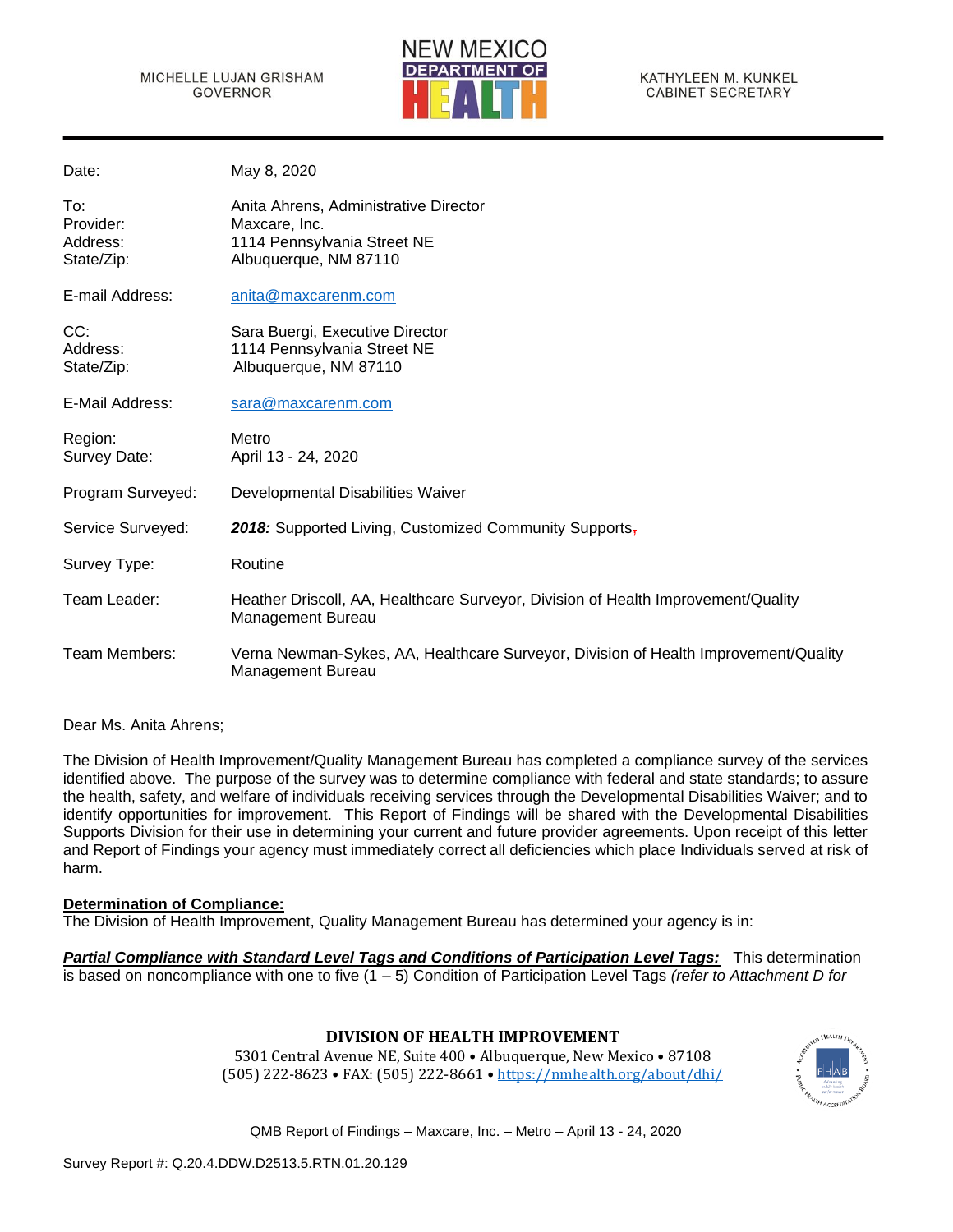*details)*. The attached QMB Report of Findings indicates Standard Level and Condition of Participation Level deficiencies identified and requires completion and implementation of a Plan of Correction.

The following tags are identified as Condition of Participation Level:

- Tag # 1A09.1 Medication Delivery PRN Medication Administration
- Tag # 1A09.2 Medication Delivery Nurse Approval for PRN Medications
- Tag # 1A31 Client Rights / Human Rights

The following tags are identified as Standard Level:

- Tag # 1A03 Continuous Quality Improvement System & Key Performance Indicators (KPIs)
- Tag # 1A39 Assistive Technology and Adaptive Equipment
- Tag # LS26 Supported Living Reimbursement

### **Plan of Correction:**

The attached Report of Findings identifies the deficiencies found during your agency's on-site compliance review. You are required to complete and implement a Plan of Correction. Your agency has a total of 45 business days (10 business days to submit your POC for approval and 35 days to implement your *approved* Plan of Correction) from the receipt of this letter.

You were provided information during the exit meeting portion of your on-site survey. Please refer to this information (Attachment A) for specific instruction on completing your Plan of Correction. At a minimum your Plan of Correction should address the following for each Tag cited:

# **Corrective Action for Current Citation**:

• How is the deficiency going to be corrected? (i.e. obtained documents, retrain staff, individuals and/or staff no longer in service, void/adjusts completed, etc.) This can be specific to each deficiency cited or if possible an overall correction, i.e. all documents will be requested and filed as appropriate.

### **On-going Quality Assurance/Quality Improvement Processes:**

- What is going to be done on an ongoing basis? (i.e. file reviews, etc.)
- How many individuals is this going to effect? (i.e. percentage of individuals reviewed, number of files reviewed, etc.)
- How often will this be completed? (i.e. weekly, monthly, quarterly, etc.)
- Who is responsible? (responsible position within your agency)
- What steps will be taken if issues are found? (i.e. retraining, requesting documents, filing RORA, etc.)
- How is this integrated in your agency's QIS, QI Committee reviews and annual report?

# **Submission of your Plan of Correction:**

Please submit your agency's Plan of Correction in the available space on the two right-hand columns of the Report of Findings. *(See attachment "A" for additional guidance in completing the Plan of Correction)*.

Within 10 business days of receipt of this letter your agency Plan of Correction must be submitted to the parties below:

### **1. Quality Management Bureau, Attention: Monica Valdez, Plan of Correction Coordinator 5301 Central Ave NE Suite 400, Albuquerque, New Mexico 87108**

### **2. Developmental Disabilities Supports Division Regional Office for region of service surveyed**

Upon notification from QMB that your *Plan of Correction has been approved*, you must implement all remedies and corrective actions to come into compliance. If your Plan of Correction is denied, you must resubmit a revised plan as soon as possible for approval, as your POC approval and all remedies must be completed within 45 business days of the receipt of this letter.

Failure to submit your POC within the allotted 10 business days or complete and implement your Plan of Correction within the total 45 business days allowed may result in the imposition of a \$200 per day Civil Monetary Penalty until it is received, completed and/or implemented.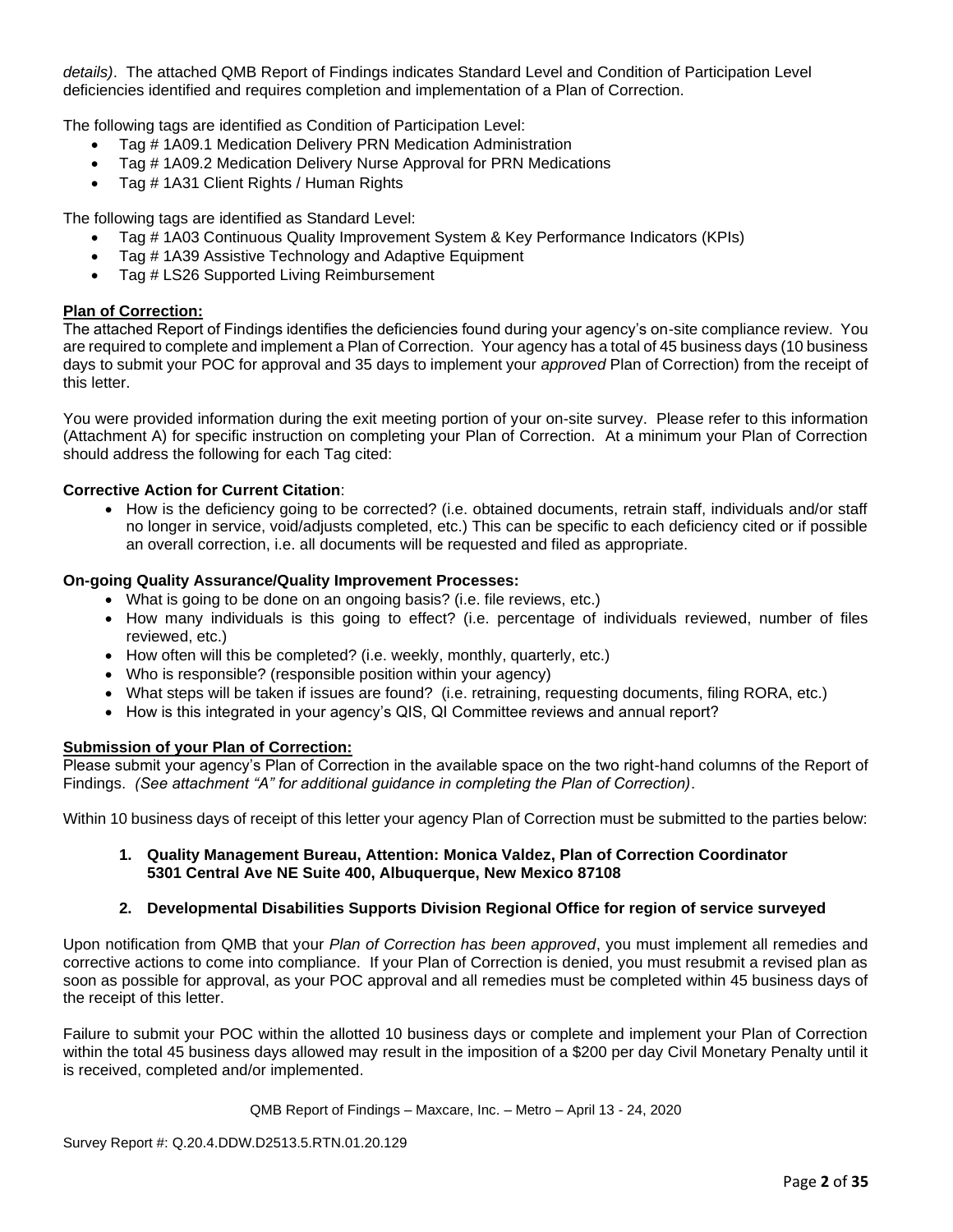### **Billing Deficiencies:**

If you have deficiencies noted in this report of findings under the *Service Domain: Medicaid Billing/Reimbursement*, you must complete a "Void/Adjust" claim or remit the identified overpayment via a check within 30 calendar days of the date of this letter to HSD/OIG/PIU, *though this is not the preferred method of payment*. If you choose to pay via check, please include a copy of this letter with the payment. Make the check payable to the New Mexico Human Services Department and mail to:

> Attention: *Lisa Medina-Lujan* HSD/OIG/Program Integrity Unit 1474 Rodeo Road Santa Fe, New Mexico 87505

If you have questions and would like to speak with someone at HSD/OIG/PIU, please contact:

*Lisa Medina-Lujan [\(Lisa.medina-lujan@state.nm.us\)](mailto:Lisa.medina-lujan@state.nm.us)*

Please be advised that there is a one-week lag period for applying payments received by check to Void/Adjust claims. During this lag period, your other claim payments may be applied to the amount you owe even though you have sent a refund, reducing your payment amount. For this reason, we recommend that you allow the system to recover the overpayment instead of sending in a check.

# **Request for Informal Reconsideration of Findings (IRF):**

If you disagree with a finding of deficient practice, you have 10 business days upon receipt of this notice to request an IRF. Submit your request for an IRF in writing to:

> ATTN: QMB Bureau Chief Request for Informal Reconsideration of Findings 5301 Central Ave NE Suite #400 Albuquerque, NM 87108 Attention: IRF request/QMB

See Attachment "C" for additional guidance in completing the request for Informal Reconsideration of Findings. The request for an IRF will not delay the implementation of your Plan of Correction which must be completed within 45 total business days (10 business days to submit your POC for approval and 35 days to implement your *approved* Plan of Correction). Providers may not appeal the nature or interpretation of the standard or regulation, the team composition or sampling methodology. If the IRF approves the modification or removal of a finding, you will be advised of any changes.

Please contact the Plan of Correction Coordinator, Monica Valdez at 505-273-1930 or email at: MonicaE. Valdez@state.nm.us if you have questions about the Report of Findings or Plan of Correction. Thank you for your cooperation and for the work you perform.

Sincerely,

Heather Driscoll

Heather Driscoll, AA Team Lead/Healthcare Surveyor Division of Health Improvement Quality Management Bureau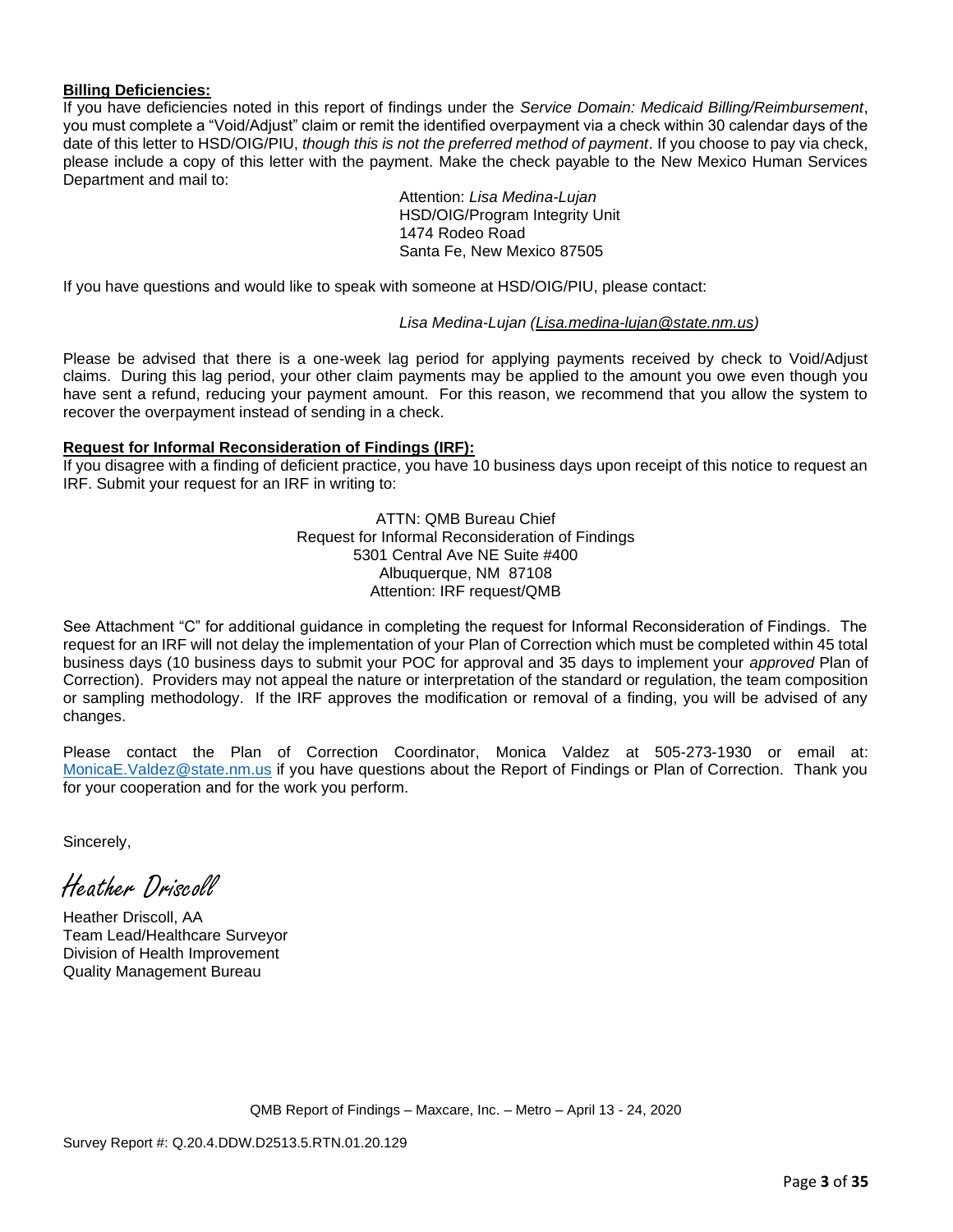# **Survey Process Employed:**

| <b>Administrative Review Start Date:</b>     | April 13, 2020                                                                                                                                                                 |
|----------------------------------------------|--------------------------------------------------------------------------------------------------------------------------------------------------------------------------------|
| Contact:                                     | <b>Maxcare, Inc.</b><br>Anita Ahrens, Administrative Director                                                                                                                  |
|                                              | <b>DOH/DHI/QMB</b><br>Heather Driscoll, AA, Team Lead/Healthcare Surveyor                                                                                                      |
| <b>Entrance Conference Date:</b>             | April 13, 2020                                                                                                                                                                 |
| Present:                                     | <b>Maxcare, Inc.</b><br>Anita Ahrens, Administrative Director<br>Sara Buergi, Executive Director<br>Cynthia Davis, Nurse<br>Armida Medina, Program Director                    |
|                                              | <b>DOH/DHI/QMB</b><br>Heather Driscoll, AA Team Lead/Healthcare Surveyor<br>Wolf Krusemark, BFA, Healthcare Surveyor Supervisor<br>Verna Newman-Sykes, AA, Healthcare Surveyor |
| <b>Exit Conference Date:</b>                 | April 24, 2020                                                                                                                                                                 |
| Present:                                     | Maxcare, Inc.<br>Anita Ahrens, Administrative Director<br>Cynthia Davis, Nurse<br>Armida Medina, Program Director                                                              |
|                                              | <b>DOH/DHI/QMB</b><br>Heather Driscoll, AA Team Lead/Healthcare Surveyor<br>Wolf Krusemark, BFA, Healthcare Surveyor Supervisor<br>Verna Newman-Sykes, AA, Healthcare Surveyor |
| <b>Administrative Locations Visited:</b>     | 0 (Note: No administrative locations visited due to COVID-19<br><b>Public Health Emergency)</b>                                                                                |
| <b>Total Sample Size:</b>                    | 6                                                                                                                                                                              |
|                                              | 0 - Jackson Class Members<br>6 - Non- <i>Jackson</i> Class Members                                                                                                             |
|                                              | 6 - Supported Living<br>6 - Customized Community Supports                                                                                                                      |
| <b>Total Homes Visited</b>                   | 0 (Note: No home visits conducted due to COVID- 19 Public<br><b>Health Emergency)</b>                                                                                          |
| Persons Served Records Reviewed              | 6                                                                                                                                                                              |
| Persons Served Interviewed                   | 4                                                                                                                                                                              |
| Persons Served Not Seen and/or Not Available | 2 (Note: 2 individuals chose not to participate in phone<br><i>interviews</i> )                                                                                                |
| Direct Support Personnel Records Reviewed    | 43                                                                                                                                                                             |
|                                              | QMB Report of Findings - Maxcare, Inc. - Metro - April 13 - 24, 2020                                                                                                           |

Survey Report #: Q.20.4.DDW.D2513.5.RTN.01.20.129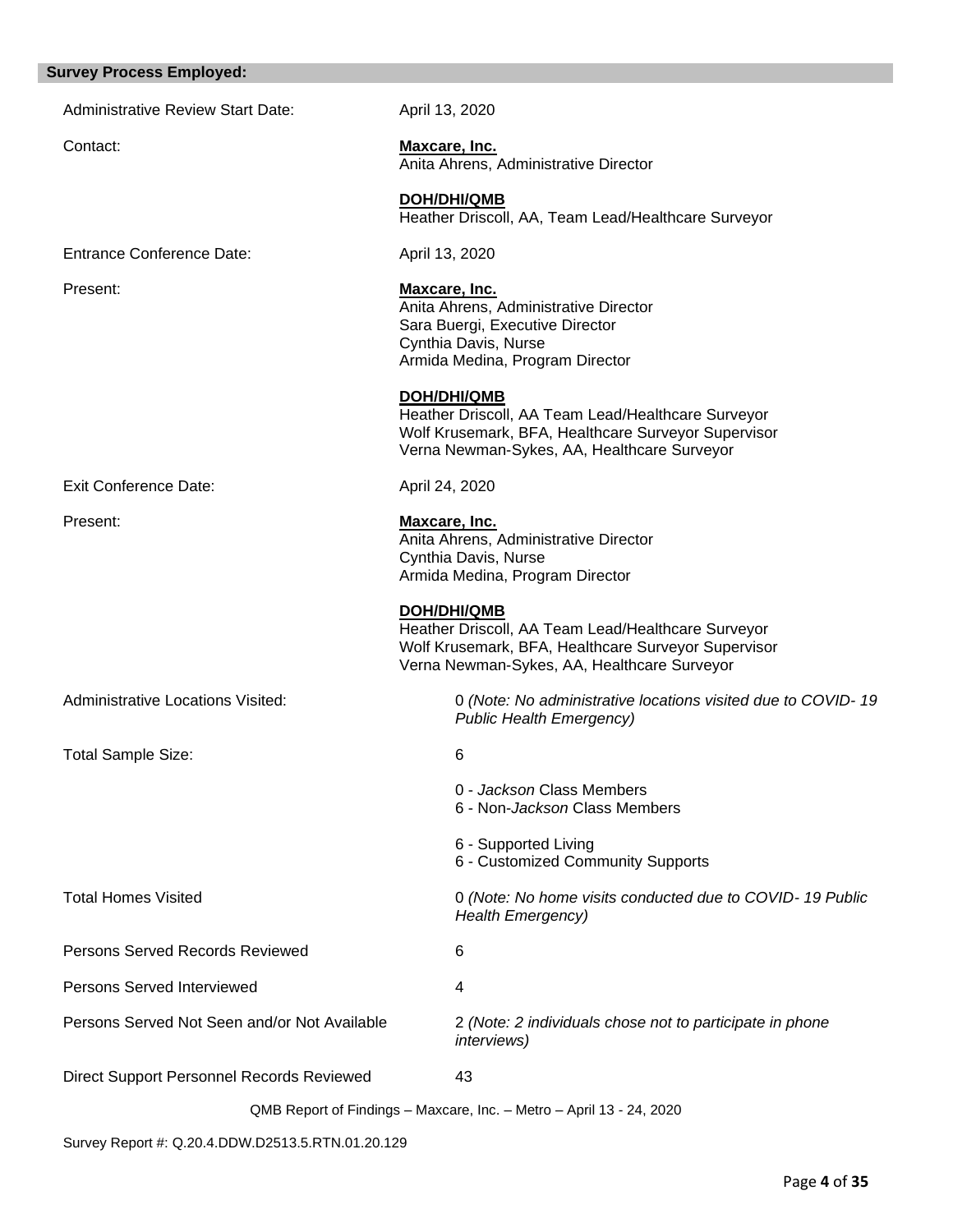| Direct Support Personnel Interviewed |  |
|--------------------------------------|--|
| Service Coordinator Records Reviewed |  |
| Nurse Interview                      |  |

Administrative Processes and Records Reviewed:

- Medicaid Billing/Reimbursement Records for all Services Provided
- Accreditation Records
- Oversight of Individual Funds
- Individual Medical and Program Case Files, including, but not limited to:
	- <sup>o</sup>Individual Service Plans
	- **Progress on Identified Outcomes**
	- <sup>o</sup>Healthcare Plans
	- Medication Administration Records
	- Medical Emergency Response Plans
	- Therapy Evaluations and Plans
	- Healthcare Documentation Regarding Appointments and Required Follow-Up Other Required Health Information
- Internal Incident Management Reports and System Process / General Events Reports
- Personnel Files
- Staff Training Records, Including Competency Interviews with Staff
- Agency Policy and Procedure Manual
- Caregiver Criminal History Screening Records
- Consolidated Online Registry/Employee Abuse Registry
- Human Rights Committee Notes and Meeting Minutes
- Quality Assurance / Improvement Plan

### CC: Distribution List: DOH - Division of Health Improvement

- DOH Developmental Disabilities Supports Division
- DOH Office of Internal Audit
- HSD Medical Assistance Division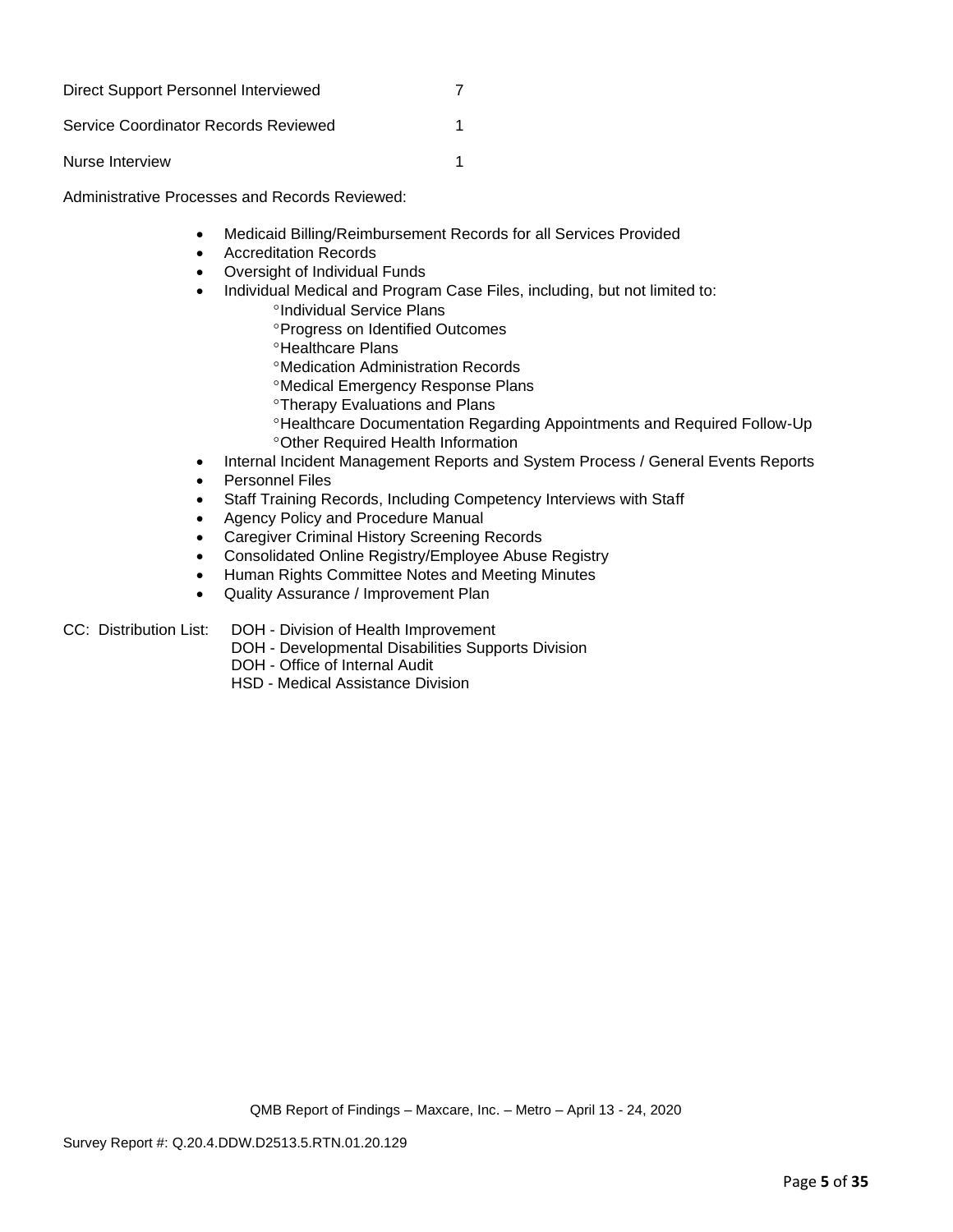# **Attachment A**

# **Provider Instructions for Completing the QMB Plan of Correction (POC) Process**

### *Introduction:*

After a QMB Compliance Survey, your QMB Report of Findings will be sent to you via e-mail.

Each provider must develop and implement a Plan of Correction (POC) that identifies specific quality assurance and quality improvement activities the agency will implement to correct deficiencies and prevent continued deficiencies and non-compliance.

Agencies must submit their Plan of Correction within ten (10) business days from the date you receive the QMB Report of Findings. (Providers who do not submit a POC within 10 business days may be referred to the DDSD Regional Office for purposes of contract management or the Internal Review Committee [IRC] for possible actions or sanctions).

Agencies must fully implement their approved Plan of Correction within 45 business days (10 business days to submit your POC for approval and 35 days to implement your approved Plan of Correction) from the date they receive the QMB Report of Findings. Providers who fail to complete a POC within the 45-business days allowed will be referred to the IRC for possible actions or sanctions.

If you have questions about the Plan of Correction process, call the Plan of Correction Coordinator at 505-273-1930 or email at [MonicaE.Valdez@state.nm.us.](mailto:MonicaE.Valdez@state.nm.us) Requests for technical assistance must be requested through your Regional DDSD Office.

The POC process cannot resolve disputes regarding findings. If you wish to dispute a finding on the official Report of Findings, you must file an Informal Reconsideration of Findings (IRF) request within ten (10) business days of receiving your report. Please note that you must still submit a POC for findings that are in question (see Attachment C).

### *Instructions for Completing Agency POC:*

### *Required Content*

Your Plan of Correction should provide a step-by-step description of the methods to correct each deficient practice cited to prevent recurrence and information that ensures the regulation cited comes into and remains in compliance. The remedies noted in your POC are expected to be added to your Agency's required, annual Quality Assurance (QA) Plan.

If a deficiency has already been corrected since the on-site survey, the plan should state how it was corrected, the completion date (date the correction was accomplished), and how possible recurrence of the deficiency will be prevented.

*The following details should be considered when developing your Plan of Correction:*

#### *The Plan of Correction must address each deficiency cited in the Report of Findings unless otherwise noted with a "No Plan of Correction Required statement." The Plan of Correction must address the five (5) areas listed below:*

- 1. How the specific and realistic corrective action will be accomplished for individuals found to have been affected by the deficient practice.
- 2. How the agency will identify other individuals who have the potential to be affected by the same deficient practice, and how the agency will act to protect those individuals in similar situations.
- 3. What Quality Assurance measures will be put into place and what systemic changes made to ensure the deficient practice will not recur.
- 4. Indicate how the agency plans to monitor its performance to make certain solutions are sustained. The agency must develop a QA plan for ensuring correction is achieved and sustained. This QA plan must be implemented, and the corrective action is evaluated for its effectiveness. The plan of correction is integrated into the agency quality assurance system; and
- 5. Include dates when corrective actions will be completed. The corrective action completion dates must be acceptable to the State.

QMB Report of Findings – Maxcare, Inc. – Metro – April 13 - 24, 2020

Survey Report #: Q.20.4.DDW.D2513.5.RTN.01.20.129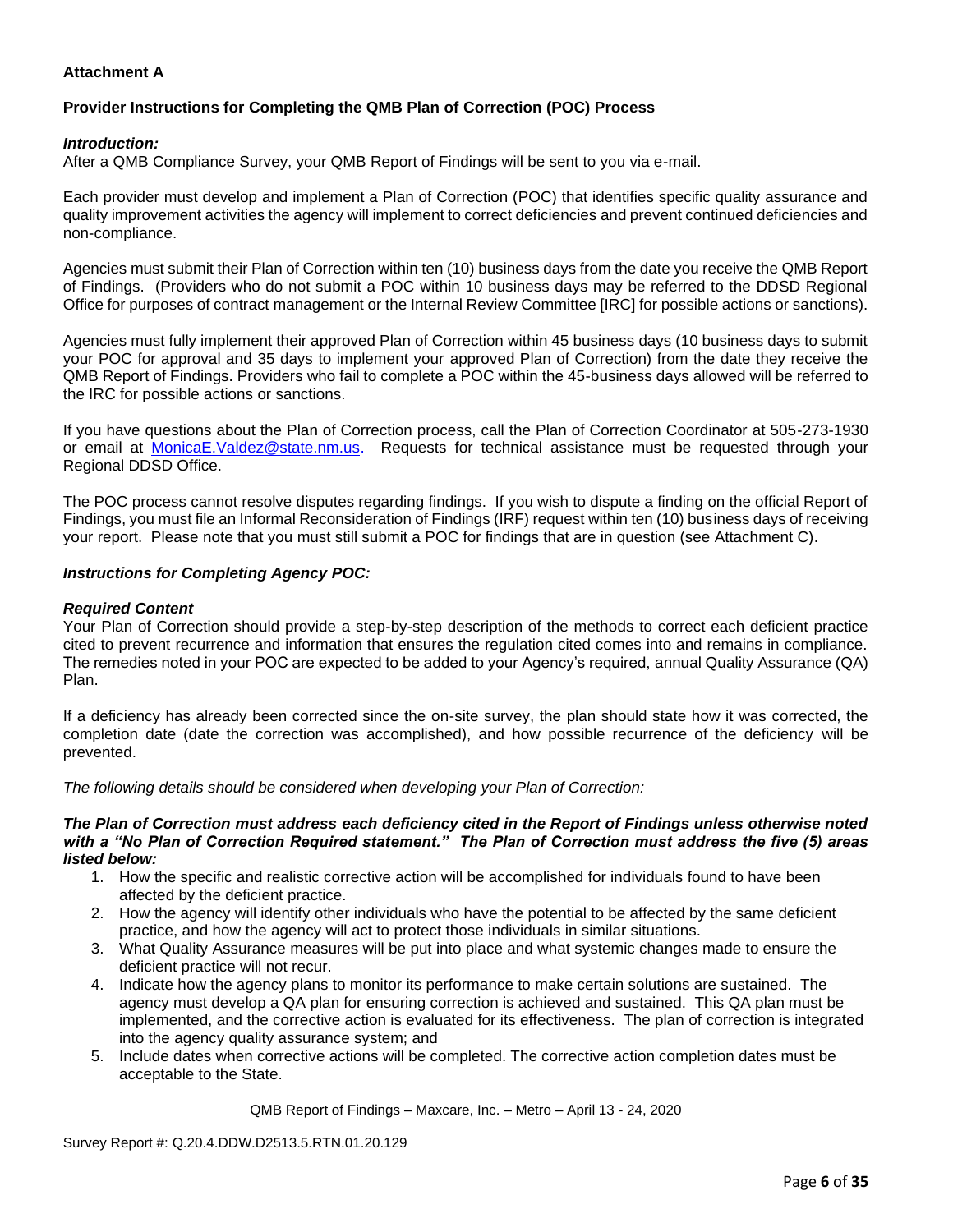*The following details should be considered when developing your Plan of Correction:*

- Details about how and when Individual Served, agency personnel and administrative and service delivery site files are audited by agency personnel to ensure they contain required documents;
- Information about how medication administration records are reviewed to verify they contain all required information before they are distributed to service sites, as they are being used, and after they are completed;
- Your processes for ensuring that all required agency personnel are trained on required DDSD required trainings;
- How accuracy in billing/reimbursement documentation is assured;
- How health, safety is assured;
- For Case Management providers, how Individual Service Plans are reviewed to verify they meet requirements, how the timeliness of level of care (LOC) packet submissions and consumer visits are tracked;
- Your process for gathering, analyzing and responding to quality data indicators; and,
- Details about Quality Targets in various areas, current status, analyses about why targets were not met, and remedies implemented.

*Note:* **Instruction or in-service of staff alone may not be a sufficient plan of correction.** This is a good first step toward correction, but additional steps must be taken to ensure the deficiency is corrected and will not recur.

### *Completion Dates*

- The plan of correction must include a **completion date** (entered in the far right-hand column) for each finding. Be sure the date is **realistic** in the amount of time your Agency will need to correct the deficiency; not to exceed 45 total business days.
- Direct care issues should be corrected immediately and monitored appropriately.
- Some deficiencies may require a staged plan to accomplish total correction.
- Deficiencies requiring replacement of equipment, etc., may require more time to accomplish correction but should show reasonable time frames.

# *Initial Submission of the Plan of Correction Requirements*

- 1. The Plan of Correction must be completed on the official QMB Survey Report of Findings/Plan of Correction Form and received by QMB within ten (10) business days from the date you received the report of findings.
- 2. For questions about the POC process, call the POC Coordinator, Monica Valdez at 505-273-1930 or email at [MonicaE.Valdez@state.nm.us](mailto:MonicaE.Valdez@state.nm.us) for assistance.
- 3. For Technical Assistance (TA) in developing or implementing your POC, contact your Regional DDSD Office.
- 4. Submit your POC to Monica Valdez, POC Coordinator in any of the following ways:
	- a. Electronically at [MonicaE.Valdez@state.nm.us](mailto:MonicaE.Valdez@state.nm.us) *(preferred method)*
	- b. Fax to 505-222-8661, or
	- c. Mail to POC Coordinator, 5301 Central Ave NE Suite 400, Albuquerque, New Mexico 87108
- 5. *Do not submit supporting documentation* (evidence of compliance) to QMB *until after* your POC has been approved by the QMB.
- 6. QMB will notify you when your POC has been "approved" or "denied."
	- a. During this time, whether your POC is "approved," or "denied," you will have a maximum of 45-business days from the date of receipt of your Report of Findings to correct all survey deficiencies.
	- b. If your POC is denied, it must be revised and resubmitted as soon as possible, as the 45-business day limit is in effect.
	- c. If your POC is denied a second time your agency may be referred to the Internal Review Committee.
	- d. You will receive written confirmation when your POC has been approved by QMB and a final deadline for completion of your POC.
	- e. Please note that all POC correspondence will be sent electronically unless otherwise requested.
- 7. Failure to submit your POC within 10 business days without prior approval of an extension by QMB will result in a referral to the Internal Review Committee and the possible implementation of monetary penalties and/or sanctions.

### *POC Document Submission Requirements*

Once your POC has been approved by the QMB Plan of Correction Coordinator you must submit copies of documents as evidence that all deficiencies have been corrected, as follows.

QMB Report of Findings – Maxcare, Inc. – Metro – April 13 - 24, 2020

Survey Report #: Q.20.4.DDW.D2513.5.RTN.01.20.129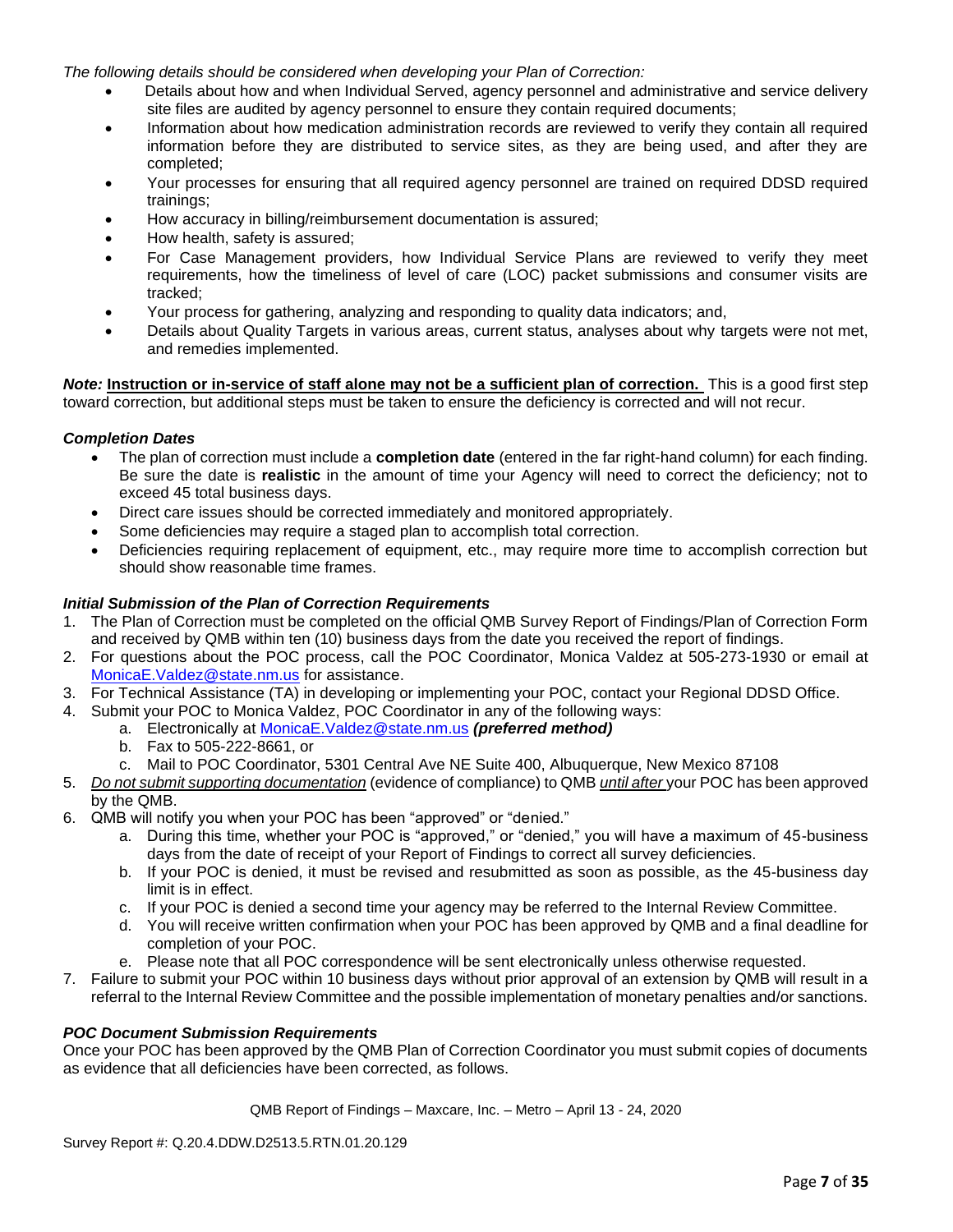- 1. Your internal documents are due within a *maximum* of 45-business days of receipt of your Report of Findings.
- 2. It is preferred that you submit your documents via USPS or other carrier (scanned and saved to CD/DVD disc, flash drive, etc.). If documents containing HIPAA Protected Health Information (PHI) documents must be submitted through S-Comm (Therap), Fax or Postal System, do not send PHI directly to NMDOH email accounts. If the documents do not contain protected Health information (PHI) then you may submit your documents electronically scanned and attached to e-mails.
- 3. All submitted documents *must be annotated*; please be sure the tag numbers and Identification numbers are indicated on each document submitted. Documents which are not annotated with the Tag number and Identification number may not be accepted.
- 4. Do not submit original documents; Please provide copies or scanned electronic files for evidence. Originals must be maintained in the agency file(s) per DDSD Standards.
- 5. In lieu of some documents, you may submit copies of file or home audit forms that clearly indicate cited deficiencies have been corrected, other attestations of correction must be approved by the Plan of Correction Coordinator prior to their submission.
- 6. When billing deficiencies are cited, you must provide documentation to justify billing and/or void and adjust forms submitted to Xerox State Healthcare, LLC for the deficiencies cited in the Report of Findings.

**Revisions, Modifications or Extensions to your Plan of Correction (post QMB approval) must be made in writing and submitted to the Plan of Correction Coordinator, prior to the completion date and are approved on a case-by-case basis. No changes may be made to your POC or the timeframes for implementation without written approval of the POC Coordinator.**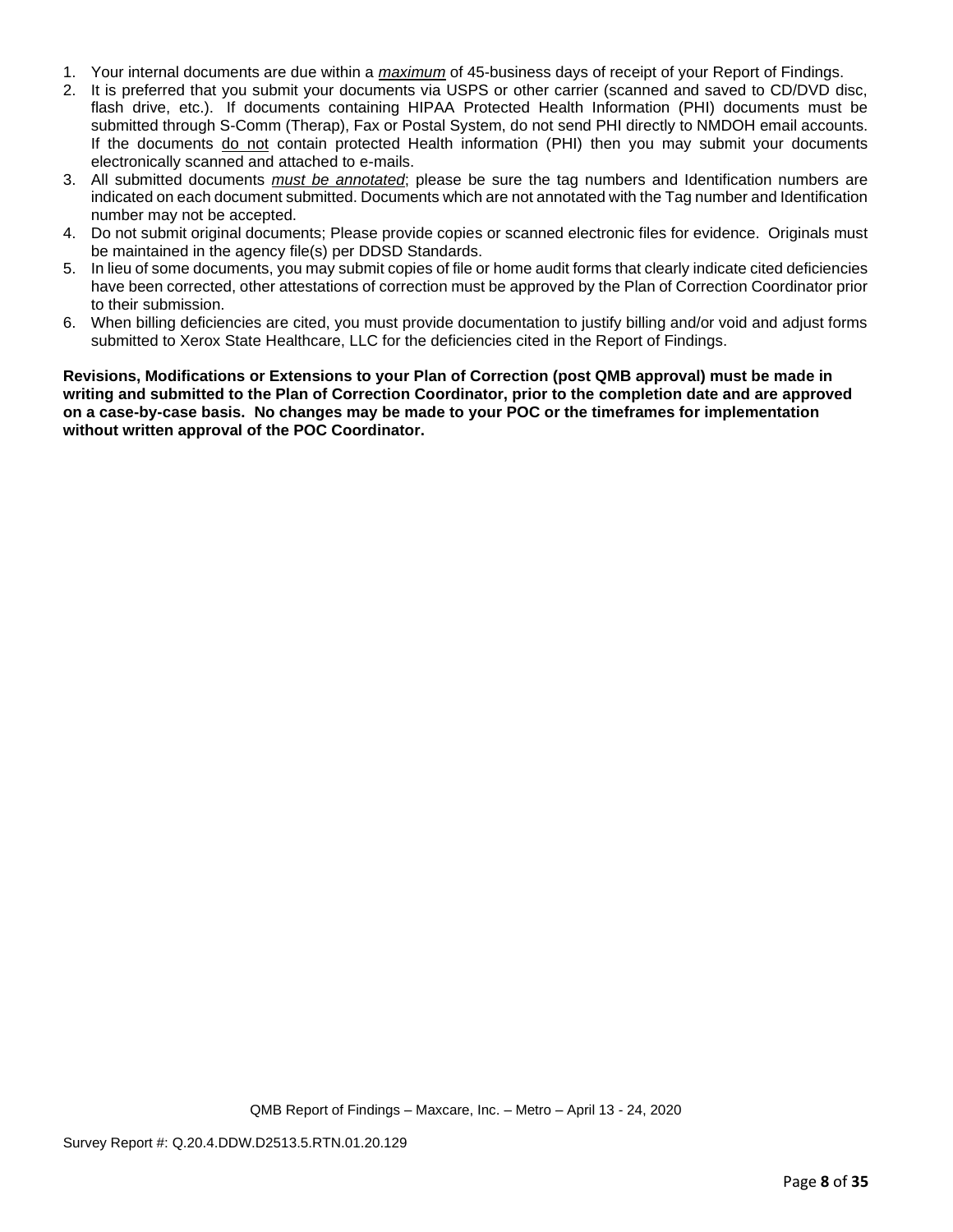# **Department of Health, Division of Health Improvement QMB Determination of Compliance Process**

The Division of Health Improvement, Quality Management Bureau (QMB) surveys compliance of the Developmental Disabilities Waiver (DDW) standards and other state and federal regulations. For the purpose of the LCA / CI survey the CMS waiver assurances have been grouped into four (4) Service Domains: Plan of Care (ISP Implementation); Qualified Providers; Health, Welfare and Safety; and Administrative Oversight (note that Administrative Oversight listed in this document is not the same as the CMS assurance of Administrative Authority. Used in this context it is related to the agency's operational policies and procedures, Quality Assurance system and Medicaid billing and reimbursement processes.)

The QMB Determination of Compliance process is based on provider compliance or non-compliance with standards and regulations identified during the on-site survey process and as reported in the QMB Report of Findings. All areas reviewed by QMB have been agreed to by DDSD and DHI/QMB and are reflective of CMS requirements. All deficiencies (non-compliance with standards and regulations) are identified and cited as either a Standard level deficiency or a Condition of Participation level deficiency in the QMB Reports of Findings. All deficiencies require corrective action when non-compliance is identified.

Each deficiency in your Report of Findings has been predetermined to be a Standard Level Deficiency, a Condition of Participation Level Deficiency, if below 85% compliance or a non-negotiable Condition of Participation Level Deficiency. Your Agency's overall Compliance Determination is based on a Scope and Severity Scale which takes into account the number of Standard and Condition Level Tags cited as well as the percentage of Individuals affected in the sample.

# **Conditions of Participation (CoPs)**

CoPs are based on the Centers for Medicare and Medicaid Services, Home and Community-Based Waiver required assurances, in addition to the New Mexico Developmental Disability Waiver (DDW) Service Standards. The Division of Health Improvement (DHI), in conjunction with the Developmental Disability Support Division (DDSD), has identified certain deficiencies that have the potential to be a Condition of Participation Level, if the tag falls below 85% compliance based on the number of people affected. Additionally, there are what are called nonnegotiable Conditions of Participation, regardless if one person or multiple people are affected. In this context, a CoP is defined as an essential / fundamental regulation or standard, which when out of compliance directly affects the health and welfare of the Individuals served. If no deficiencies within a Tag are at the level of a CoP, it is cited as a Standard Level Deficiency.

# *Service Domains and CoPs for Living Care Arrangements and Community Inclusion are as follows:*

**Service Domain: Service Plan: ISP Implementation -** *Services are delivered in accordance with the service plan, including type, scope, amount, duration and frequency specified in the service plan.*

### **Potential Condition of Participation Level Tags, if compliance is below 85%:**

- **1A08.3 –** Administrative Case File: Individual Service Plan / ISP Components
- **1A32 –** Administrative Case File: Individual Service Plan Implementation
- **LS14 –** Residential Service Delivery Site Case File (ISP and Healthcare Requirements)
- **IS14 –** CCS / CIES Service Delivery Site Case File (ISP and Healthcare Requirements)

**Service Domain: Qualified Providers -** *The State monitors non-licensed/non-certified providers to assure adherence to waiver requirements. The State implements its policies and procedures for verifying that provider training is conducted in accordance with State requirements and the approved waiver.*

### **Potential Condition of Participation Level Tags, if compliance is below 85%:**

- **1A20 -** Direct Support Personnel Training
- **1A22 -** Agency Personnel Competency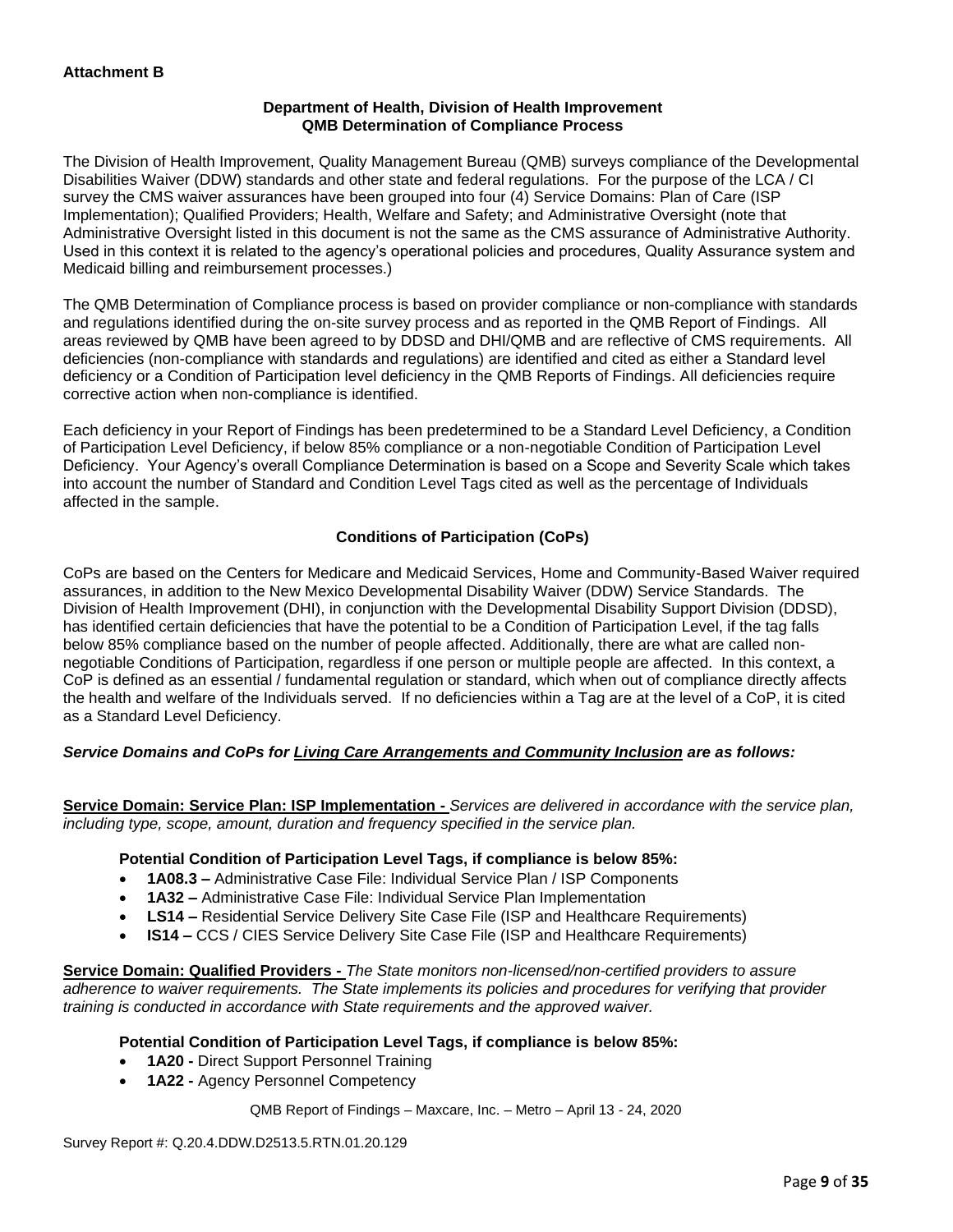• **1A37 –** Individual Specific Training

# **Non-Negotiable Condition of Participation Level Tags (one or more Individuals are cited):**

- **1A25.1 –** Caregiver Criminal History Screening
- **1A26.1 –** Consolidated On-line Registry Employee Abuse Registry

**Service Domain: Health, Welfare and Safety -** *The State, on an ongoing basis, identifies, addresses and seeks to prevent occurrences of abuse, neglect and exploitation. Individuals shall be afforded their basic human rights. The provider supports individuals to access needed healthcare services in a timely manner.*

### **Potential Condition of Participation Level Tags, if compliance is below 85%:**

- **1A08.2 –** Administrative Case File: Healthcare Requirements & Follow-up
- **1A09 –** Medication Delivery Routine Medication Administration
- **1A09.1 –** Medication Delivery PRN Medication Administration
- **1A15.2 –** Administrative Case File: Healthcare Documentation (Therap and Required Plans)

### **Non-Negotiable Condition of Participation Level Tags (one or more Individuals are cited):**

- **1A05 –** General Requirements / Agency Policy and Procedure Requirements
- **1A07 –** Social Security Income (SSI) Payments
- **1A09.2 –** Medication Delivery Nurse Approval for PRN Medication
- **1A15 –** Healthcare Coordination Nurse Availability / Knowledge
- **1A31 –** Client Rights/Human Rights
- **LS25.1 –** Residential Reqts. (Physical Environment Supported Living / Family Living / Intensive Medical Living)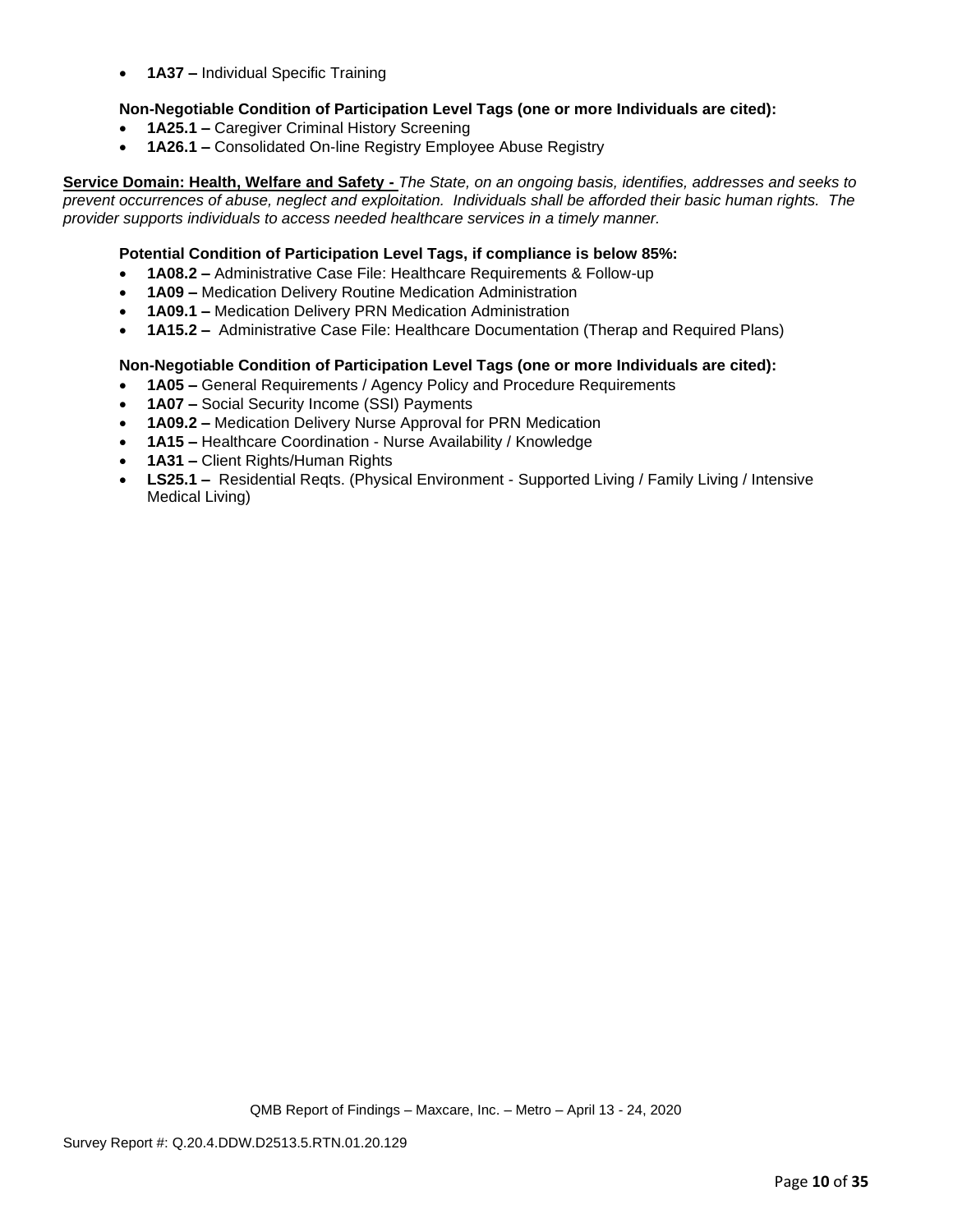# **Attachment C**

# **Guidelines for the Provider Informal Reconsideration of Finding (IRF) Process**

### **Introduction:**

Throughout the QMB Survey process, surveyors are openly communicating with providers. Open communication means surveyors have clarified issues and/or requested missing information before completing the review through the use of the signed/dated "Document Request," or "Administrative Needs," etc. forms. Regardless, there may still be instances where the provider disagrees with a specific finding. Providers may use the following process to informally dispute a finding.

### **Instructions:**

- 1. The Informal Reconsideration of the Finding (IRF) request must be received in writing to the QMB Bureau Chief **within 10 business days** of receipt of the final Report of Findings **(***Note: No extensions are granted for the IRF)***.**
- 2. The written request for an IRF *must* be completed on the QMB Request for Informal Reconsideration of Finding form available on the QMB website: <https://nmhealth.org/about/dhi/cbp/irf/>
- 3. The written request for an IRF must specify in detail the request for reconsideration and why the finding is inaccurate.
- 4. The IRF request must include all supporting documentation or evidence.
- 5. If you have questions about the IRF process, email the IRF Chairperson, Valerie V. Valdez at [valerie.valdez@state.nm.us](mailto:valerie.valdez@state.nm.us) for assistance.

# **The following limitations apply to the IRF process:**

- The written request for an IRF and all supporting evidence must be received within 10 business days.
- Findings based on evidence requested during the survey and not provided may not be subject to reconsideration.
- The supporting documentation must be new evidence not previously reviewed or requested by the survey team.
- Providers must continue to complete their Plan of Correction during the IRF process
- Providers may not request an IRF to challenge the sampling methodology.
- Providers may not request an IRF based on disagreement with the nature of the standard or regulation.
- Providers may not request an IRF to challenge the team composition.
- Providers may not request an IRF to challenge the DHI/QMB determination of compliance or the length of their DDSD provider contract.

A Provider forfeits the right to an IRF if the request is not received within 10 business days of receiving the report and/or does not include all supporting documentation or evidence to show compliance with the standards and regulations.

The IRF Committee will review the request; the Provider will be notified in writing of the ruling; no face-to-face meeting will be conducted.

When a Provider requests that a finding be reconsidered, it does not stop or delay the Plan of Correction process. **Providers must continue to complete the Plan of Correction, including the finding in dispute regardless of the IRF status.** If a finding is removed or modified, it will be noted and removed or modified from the Report of Findings. It should be noted that in some cases a Plan of Correction may be completed prior to the IRF process being completed. The provider will be notified in writing on the decisions of the IRF committee.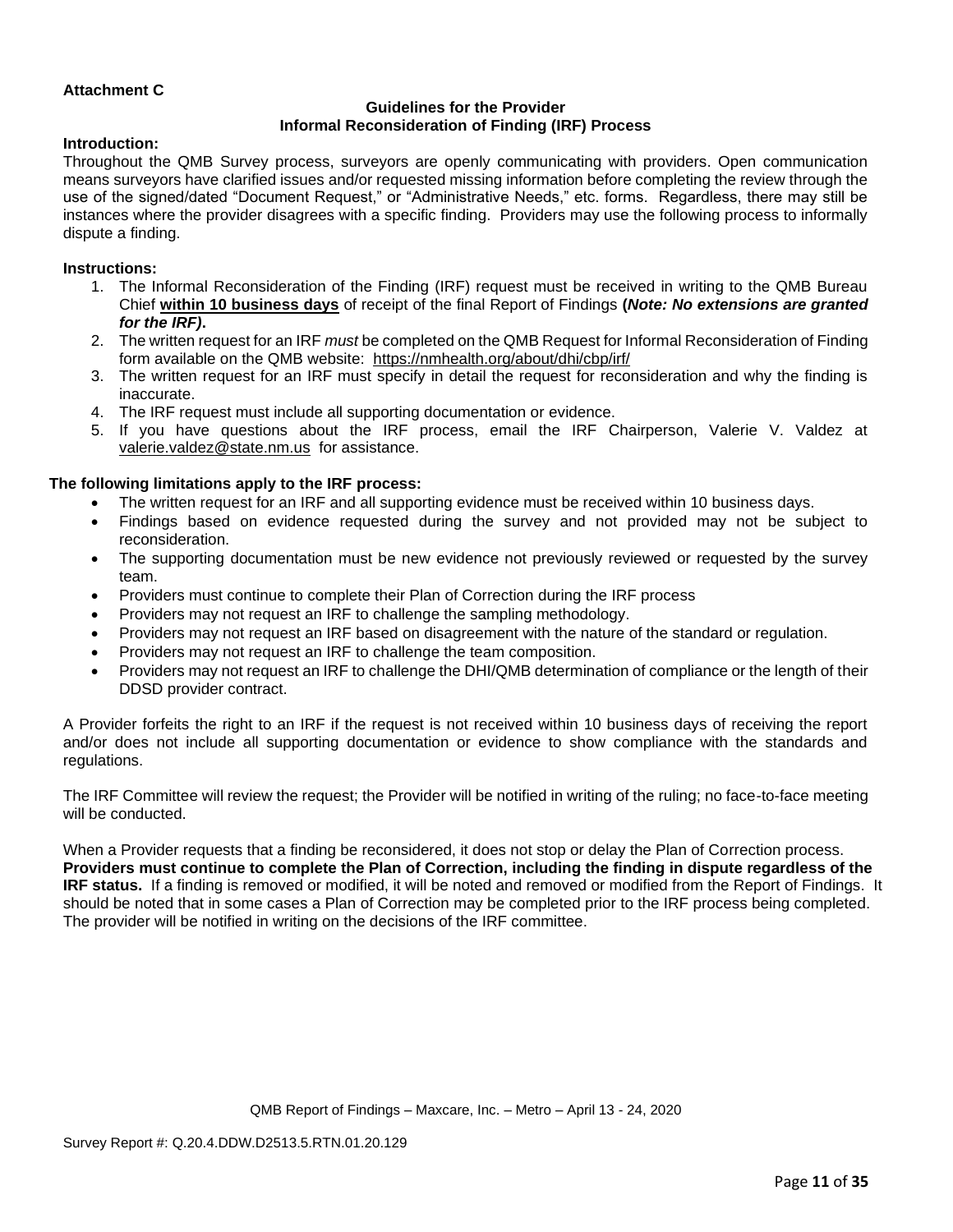# **QMB Determinations of Compliance**

# **Compliance:**

The QMB determination of *Compliance* indicates that a provider has either no deficiencies found during a survey or that no deficiencies at the Condition of Participation Level were found. The agency has obtained a level of compliance such that there is a minimal potential for harm to individuals' health and safety. To qualify for a determination of *Compliance*, the provider must have received no Conditions of Participation Level Deficiencies and have a minimal number of Individuals on the sample affected by the findings indicated in the Standards Level Tags.

# **Partial-Compliance with Standard Level Tags:**

The QMB determination of *Partial-Compliance with Standard Level Tags* indicates that a provider is in compliance with all Condition of Participation Level deficiencies but is out of compliance with a certain percentage of Standard Level deficiencies. This partial-compliance, if not corrected, may result in a negative outcome or the potential for more than minimal harm to individuals' health and safety. There are two ways to receive a determination of Partial Compliance with Standard Level Tags:

- 1. Your Report of Findings includes 16 or fewer Standards Level Tags with between 75% and 100% of the survey sample affected in any tag.
- 2. Your Report of Findings includes 17 or more Standard Level Tags with between 50% to 74% of the survey sample affected in any tag.

# **Partial-Compliance with Standard Level Tags and Condition of Participation Level Tags:**

The QMB determination of *Partial-Compliance with Standard Level Tags and Condition of Participation Level Tags*  indicates that a provider is out of compliance with one to five  $(1 - 5)$  Condition of Participation Level Tags. This partial-compliance, if not corrected, may result in a serious negative outcome or the potential for more than minimal harm to individuals' health and safety.

### **Non-Compliance:**

The QMB determination of *Non-Compliance* indicates a provider is significantly out of compliance with both Standard Level deficiencies and Conditions of Participation level deficiencies. This non-compliance, if not corrected, may result in a serious negative outcome or the potential for more than minimal harm to individuals' health and safety. There are three ways an agency can receive a determination of Non-Compliance:

- 1. Your Report of Findings includes 17 or more total Tags with 0 to 5 Condition of Participation Level Tags with 75% to 100% of the survey sample affected in any Condition of Participation Level tag.
- 2. Your Report of Findings includes any amount of Standard Level Tags with 6 or more Condition of Participation Level Tags.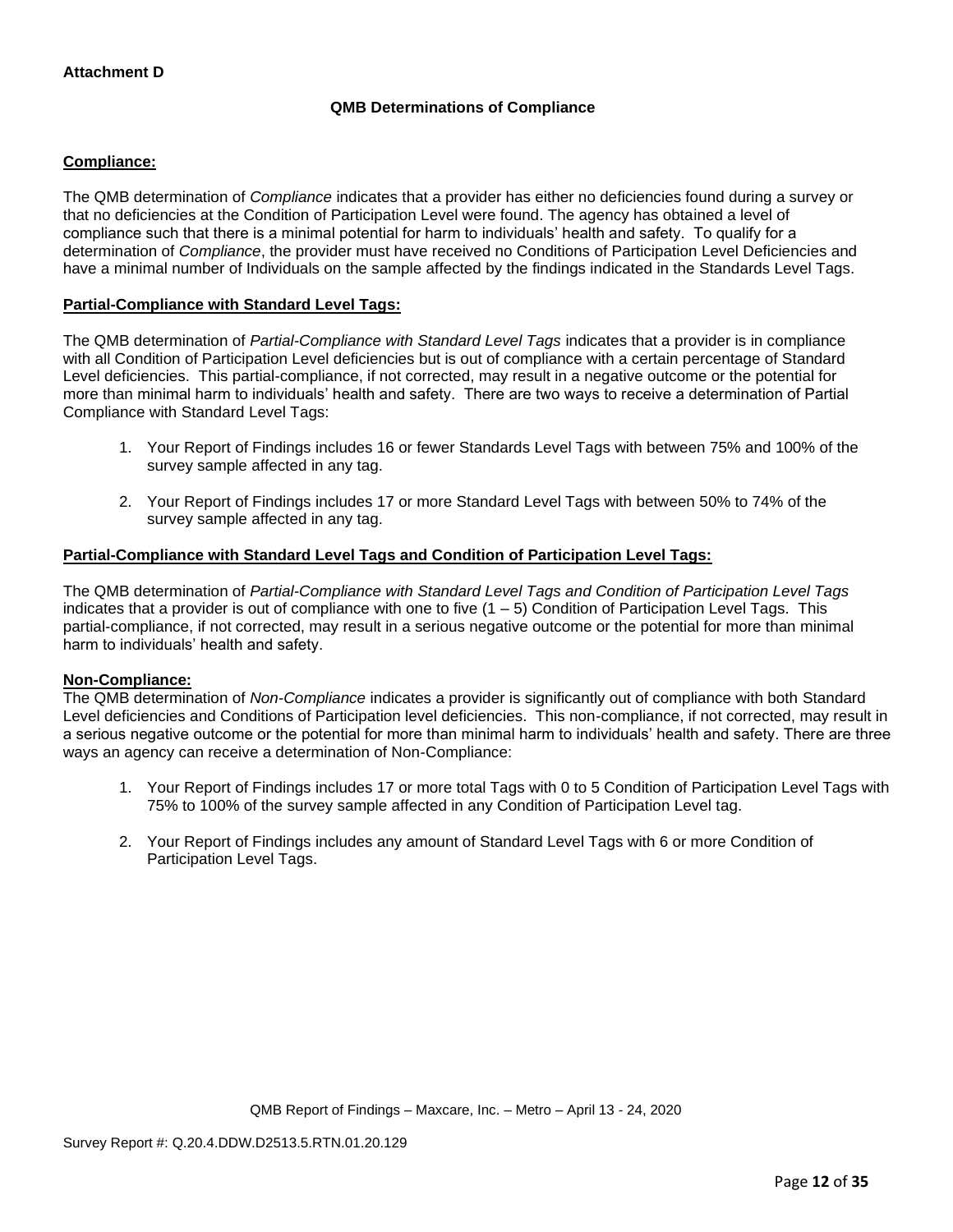| Compliance                                                                                                 | <b>Weighting</b>                                                                                                       |                                                                                                                          |                                                                                                                          |                                                                                                                        |                                                                                                                                |                                                                                                                             |                                                                                                               |
|------------------------------------------------------------------------------------------------------------|------------------------------------------------------------------------------------------------------------------------|--------------------------------------------------------------------------------------------------------------------------|--------------------------------------------------------------------------------------------------------------------------|------------------------------------------------------------------------------------------------------------------------|--------------------------------------------------------------------------------------------------------------------------------|-----------------------------------------------------------------------------------------------------------------------------|---------------------------------------------------------------------------------------------------------------|
| <b>Determination</b>                                                                                       |                                                                                                                        | LOW                                                                                                                      |                                                                                                                          | <b>MEDIUM</b>                                                                                                          |                                                                                                                                |                                                                                                                             | <b>HIGH</b>                                                                                                   |
| <b>Total Tags:</b>                                                                                         | up to 16                                                                                                               | 17 or more                                                                                                               | up to 16                                                                                                                 | 17 or more                                                                                                             | <b>Any Amount</b>                                                                                                              | 17 or more                                                                                                                  | <b>Any Amount</b>                                                                                             |
|                                                                                                            | and                                                                                                                    | and                                                                                                                      | and                                                                                                                      | and                                                                                                                    | And/or                                                                                                                         | and                                                                                                                         | And/or                                                                                                        |
| <b>COP Level Tags:</b>                                                                                     | 0 COP                                                                                                                  | 0 COP                                                                                                                    | 0 COP                                                                                                                    | 0 COP                                                                                                                  | 1 to 5 COP                                                                                                                     | 0 to 5 CoPs                                                                                                                 | 6 or more COP                                                                                                 |
|                                                                                                            | and                                                                                                                    | and                                                                                                                      | and                                                                                                                      | and                                                                                                                    |                                                                                                                                | and                                                                                                                         |                                                                                                               |
| Sample Affected:                                                                                           | 0 to 74%                                                                                                               | 0 to 49%                                                                                                                 | 75 to 100%                                                                                                               | 50 to 74%                                                                                                              |                                                                                                                                | 75 to 100%                                                                                                                  |                                                                                                               |
| "Non-Compliance"                                                                                           |                                                                                                                        |                                                                                                                          |                                                                                                                          |                                                                                                                        |                                                                                                                                | 17 or more<br><b>Total Tags with</b><br>75 to 100% of<br>the Individuals<br>in the sample<br>cited in any CoP<br>Level tag. | Any Amount of<br><b>Standard Level</b><br>Tags and 6 or<br>more Conditions<br>of Participation<br>Level Tags. |
| "Partial Compliance<br>with Standard Level<br>tags and Condition of<br><b>Participation Level</b><br>Tags" |                                                                                                                        |                                                                                                                          |                                                                                                                          |                                                                                                                        | <b>Any Amount</b><br><b>Standard Level</b><br>Tags, plus 1 to 5<br><b>Conditions of</b><br><b>Participation Level</b><br>tags. |                                                                                                                             |                                                                                                               |
| "Partial Compliance<br>with Standard Level<br>tags"                                                        |                                                                                                                        |                                                                                                                          | up to 16<br><b>Standard Level</b><br>Tags with 75 to<br>100% of the<br>individuals in<br>the sample cited<br>in any tag. | 17 or more<br>Standard Level<br>Tags with 50 to<br><b>74%</b> of the<br>individuals in<br>the sample cited<br>any tag. |                                                                                                                                |                                                                                                                             |                                                                                                               |
| "Compliance"                                                                                               | Up to 16<br><b>Standard Level</b><br>Tags with 0 to<br>74% of the<br>individuals in<br>the sample<br>cited in any tag. | 17 or more<br><b>Standard Level</b><br>Tags with 0 to<br>49% of the<br>individuals in<br>the sample cited<br>in any tag. |                                                                                                                          |                                                                                                                        |                                                                                                                                |                                                                                                                             |                                                                                                               |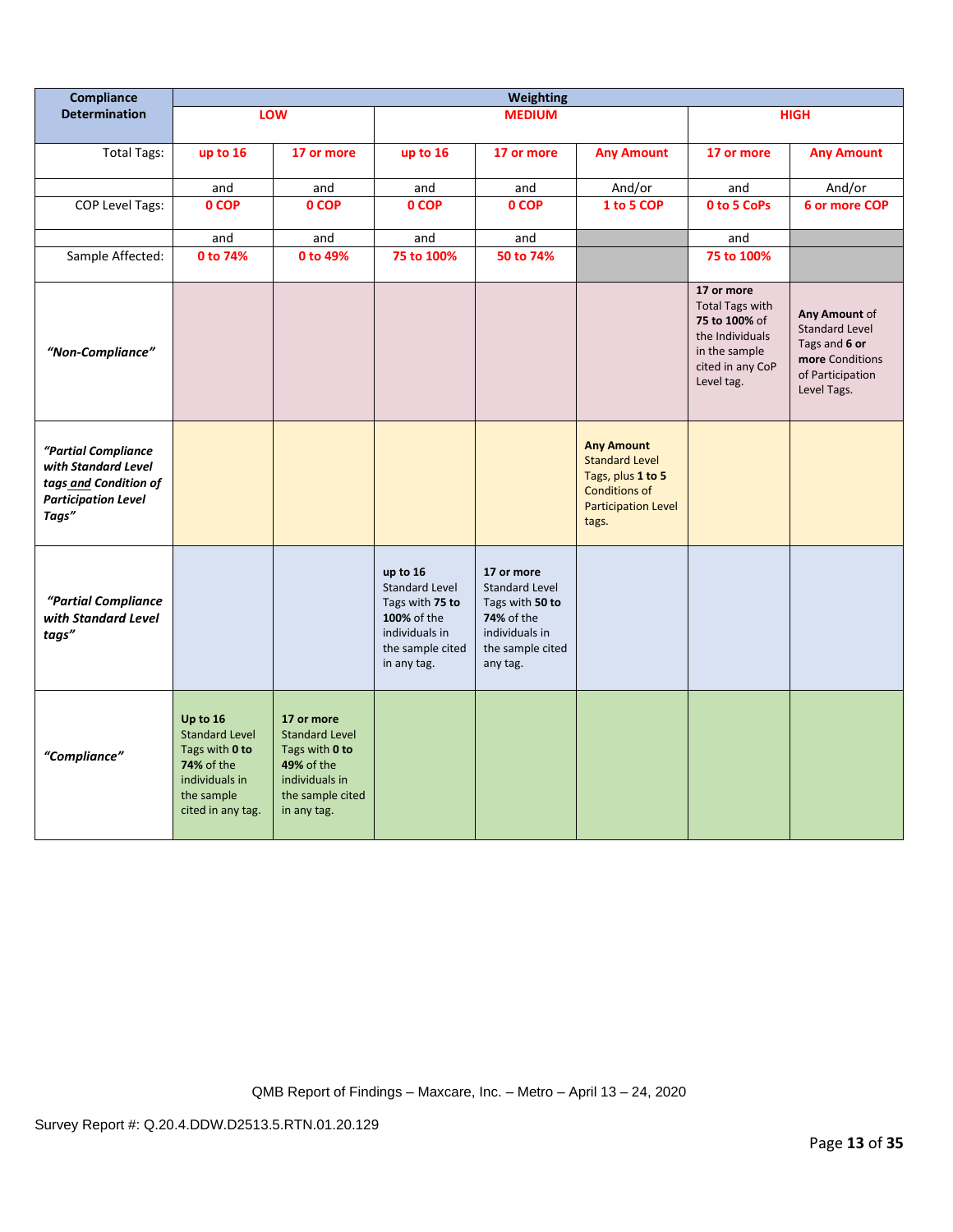Agency: **Maxcare, Inc. - Metro Region**<br>Program: Developmental Disabilities Wai Program: Developmental Disabilities Waiver<br>Service: 2018: Supported Living, Customize 2018: Supported Living, Customized Community Supports Routine Survey Type:<br>Survey Date: **Survey Date: April 13 – 24, 2020**

| <b>Standard of Care</b>                                                                                                                                                                                                                                                                                                                                                                                                                                                                                                                                                                                                                                                                                                                                                                                                                                                                                                                                                                                                                                                                                                 | <b>Deficiencies</b>                                                                                                                                                                                                                                                                                                                                                                                                                                                                                                                                                                                                                        | Agency Plan of Correction, On-going QA/QI<br>and Responsible Party                                                                                                                                                                                                                                                                                                                                                                                                                                                                                                                                                       | <b>Date</b><br><b>Due</b> |
|-------------------------------------------------------------------------------------------------------------------------------------------------------------------------------------------------------------------------------------------------------------------------------------------------------------------------------------------------------------------------------------------------------------------------------------------------------------------------------------------------------------------------------------------------------------------------------------------------------------------------------------------------------------------------------------------------------------------------------------------------------------------------------------------------------------------------------------------------------------------------------------------------------------------------------------------------------------------------------------------------------------------------------------------------------------------------------------------------------------------------|--------------------------------------------------------------------------------------------------------------------------------------------------------------------------------------------------------------------------------------------------------------------------------------------------------------------------------------------------------------------------------------------------------------------------------------------------------------------------------------------------------------------------------------------------------------------------------------------------------------------------------------------|--------------------------------------------------------------------------------------------------------------------------------------------------------------------------------------------------------------------------------------------------------------------------------------------------------------------------------------------------------------------------------------------------------------------------------------------------------------------------------------------------------------------------------------------------------------------------------------------------------------------------|---------------------------|
|                                                                                                                                                                                                                                                                                                                                                                                                                                                                                                                                                                                                                                                                                                                                                                                                                                                                                                                                                                                                                                                                                                                         | Service Domain: Health and Welfare - The state, on an ongoing basis, identifies, addresses and seeks to prevent occurrences of abuse, neglect and                                                                                                                                                                                                                                                                                                                                                                                                                                                                                          | exploitation. Individuals shall be afforded their basic human rights. The provider supports individuals to access needed healthcare services in a timely manner.                                                                                                                                                                                                                                                                                                                                                                                                                                                         |                           |
| Tag #1A03 Continuous Quality<br><b>Improvement System &amp; Key Performance</b><br><b>Indicators (KPIs)</b>                                                                                                                                                                                                                                                                                                                                                                                                                                                                                                                                                                                                                                                                                                                                                                                                                                                                                                                                                                                                             | <b>Standard Level Deficiency</b>                                                                                                                                                                                                                                                                                                                                                                                                                                                                                                                                                                                                           |                                                                                                                                                                                                                                                                                                                                                                                                                                                                                                                                                                                                                          |                           |
| Developmental Disabilities (DD) Waiver Service<br>Standards 2/26/2018; Re-Issue: 12/28/2018; Eff<br>1/1/2019<br><b>Chapter 22: Quality Improvement Strategy</b><br>(QIS): A QIS at the provider level is directly<br>linked to the organization's service delivery<br>approach or underlying provision of services. To<br>achieve a higher level of performance and<br>improve quality, an organization is required to<br>have an efficient and effective QIS. The QIS is<br>required to follow four key principles:<br>1. quality improvement work in systems<br>and processes;<br>2. focus on participants;<br>focus on being part of the team; and<br>4. focus on use of the data.<br>As part of a QIS, Provider Agencies are<br>required to evaluate their performance based<br>on the four key principles outlined above.<br>Provider Agencies are required to identify<br>areas of improvement, issues that impact<br>quality of services, and areas of non-<br>compliance with the DD Waiver Service<br>Standards or any other program<br>requirements. The findings should help inform<br>the agency's QI plan. | Based on record review, the Agency did not<br>maintain or implement a Quality Improvement<br>System (QIS), as required by standards.<br>Review of the Agency's Quality Improvement<br>Plan provided during the survey did not address<br>the following as required by Standards:<br>The Agency's QI Plan did not address one<br>or more of the following KPI applies to the<br>following provider types:<br>• % of appointments attended as<br>recommended by medical professionals<br>(physician, nurse practitioner or specialist).<br>• % of people accessing Customized<br>Community Supports in a non-disability<br>specific setting. | Provider:<br><b>State your Plan of Correction for the</b><br>deficiencies cited in this tag here (How is the<br>deficiency going to be corrected? This can be<br>specific to each deficiency cited or if possible an<br>overall correction?): $\rightarrow$<br><b>Provider:</b><br><b>Enter your ongoing Quality</b><br><b>Assurance/Quality Improvement processes</b><br>as it related to this tag number here (What is<br>going to be done? How many individuals is this<br>going to affect? How often will this be completed?<br>Who is responsible? What steps will be taken if<br>issues are found?): $\rightarrow$ |                           |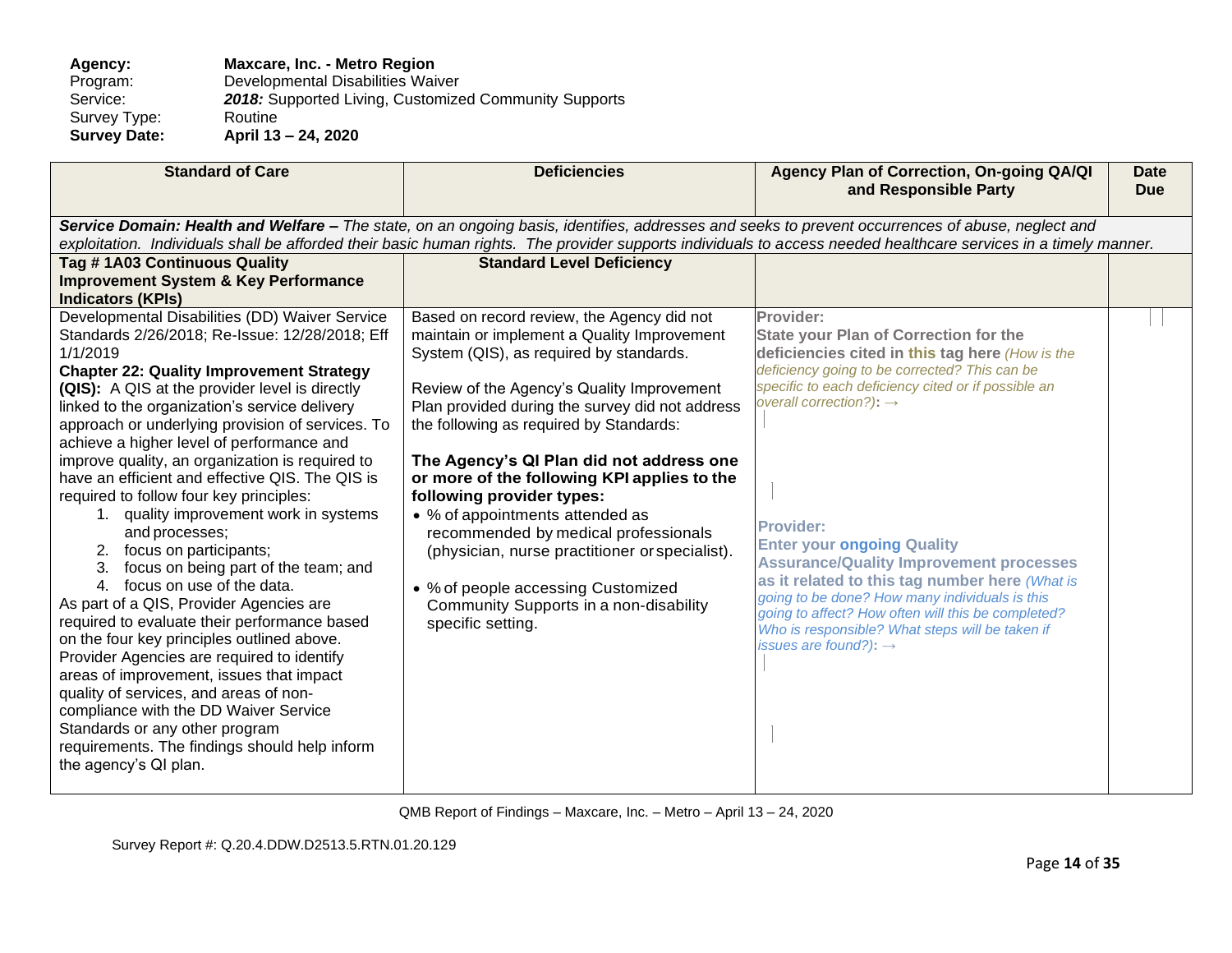| 22.2 QI Plan and Key Performance Indicators      |  |  |
|--------------------------------------------------|--|--|
| (KPI): Findings from a discovery process         |  |  |
| should result in a QI plan. The QI plan is used  |  |  |
| by an agency to continually determine whether    |  |  |
| the agency is performing within program          |  |  |
| requirements, achieving goals, and identifying   |  |  |
| opportunities for improvement. The QI plan       |  |  |
| describes the processes that the Provider        |  |  |
| Agency uses in each phase of the QIS:            |  |  |
| discovery, remediation, and sustained            |  |  |
| improvement. It describes the frequency of data  |  |  |
| collection, the source and types of data         |  |  |
| gathered, as well as the methods used to         |  |  |
| analyze data and measure performance. The QI     |  |  |
| plan must describe how the data collected will   |  |  |
| be used to improve the delivery of services and  |  |  |
| must describe the methods used to evaluate       |  |  |
| whether implementation of improvements is        |  |  |
| working. The QI plan shall address, at minimum,  |  |  |
| three key performance indicators (KPI). The KPI  |  |  |
| are determined by DOH-DDSQI) on an annual        |  |  |
| basis or as determined necessary.                |  |  |
| 22.3 Implementing a QI Committee:                |  |  |
| A QI committee must convene on at least a        |  |  |
| quarterly basis and more frequently if needed.   |  |  |
| The QI Committee convenes to review data; to     |  |  |
| identify any deficiencies, trends, patterns, or  |  |  |
| concerns; to remedy deficiencies; and to         |  |  |
| identify opportunities for QI. QI Committee      |  |  |
| meetings must be documented and include a        |  |  |
| review of at least the following:                |  |  |
| 1. Activities or processes related to discovery, |  |  |
| i.e., monitoring and recording the findings;     |  |  |
| 2. The entities or individuals responsible for   |  |  |
| conducting the discovery/monitoring process;     |  |  |
| 3. The types of information used to measure      |  |  |
| performance;                                     |  |  |
| 4. The frequency with which performance is       |  |  |
| measured; and                                    |  |  |
| 5. The activities implemented to improve         |  |  |
| performance.                                     |  |  |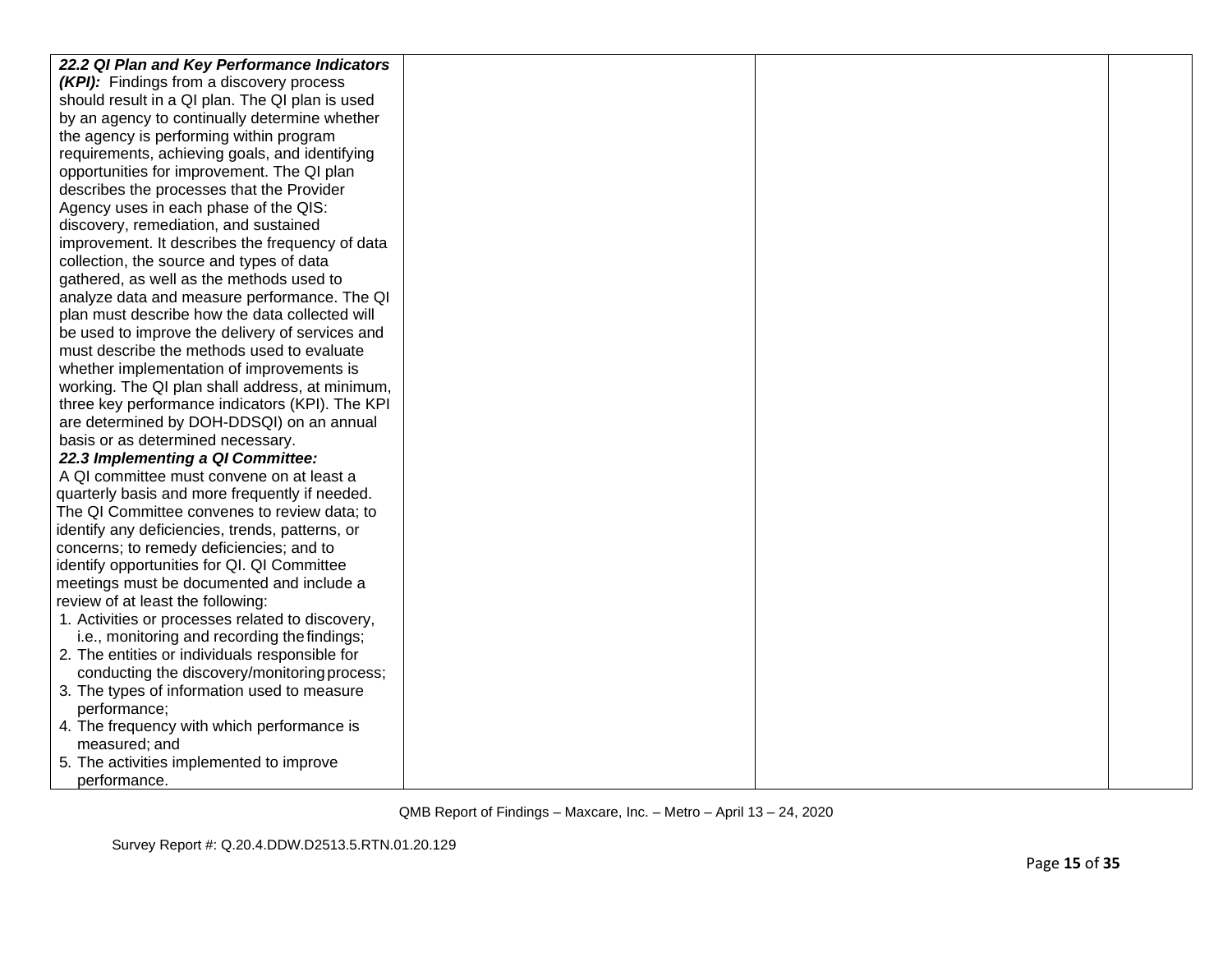| 22.4 Preparation of an Annual Report:<br>The Provider Agency must complete an<br>annual report based on the quality assurance<br>(QA) activities and the QI Plan that the<br>agency has implemented during the year.<br>The annual report shall:<br>1. Be submitted to the DDSD PEU by February<br>15th of each calendar year.<br>2. Be kept on file at the agency, and made<br>available to DOH, including DHI upon |  |  |
|----------------------------------------------------------------------------------------------------------------------------------------------------------------------------------------------------------------------------------------------------------------------------------------------------------------------------------------------------------------------------------------------------------------------|--|--|
| request.<br>3. Address the Provider Agency's QA or                                                                                                                                                                                                                                                                                                                                                                   |  |  |
| compliance with at least the following:<br>a. compliance with DDSD Training<br>Requirements;                                                                                                                                                                                                                                                                                                                         |  |  |
| b. compliance with reporting requirements,<br>including reporting of ANE;                                                                                                                                                                                                                                                                                                                                            |  |  |
| c. timely submission of documentation for<br>budget development and approval;                                                                                                                                                                                                                                                                                                                                        |  |  |
| d. presence and completeness of required<br>documentation;                                                                                                                                                                                                                                                                                                                                                           |  |  |
| e. compliance with CCHS, EAR, and<br>Licensing requirements as applicable; and                                                                                                                                                                                                                                                                                                                                       |  |  |
| f. a summary of all corrective plans<br>implemented over the last 24<br>months, demonstrating closure with<br>any deficiencies or findings as well<br>as ongoing compliance and<br>sustainability. Corrective plans<br>include but are not limited to:                                                                                                                                                               |  |  |
| IQR findings;<br>Ι.                                                                                                                                                                                                                                                                                                                                                                                                  |  |  |
| CPA Plans related to ANE reporting;<br>ii.                                                                                                                                                                                                                                                                                                                                                                           |  |  |
| iii. POCs related to QMB compliance<br>surveys; and                                                                                                                                                                                                                                                                                                                                                                  |  |  |
| iv. PIPs related to Regional Office                                                                                                                                                                                                                                                                                                                                                                                  |  |  |
| Contract Management.<br>4. Address the Provider Agency QI with at least<br>the following:                                                                                                                                                                                                                                                                                                                            |  |  |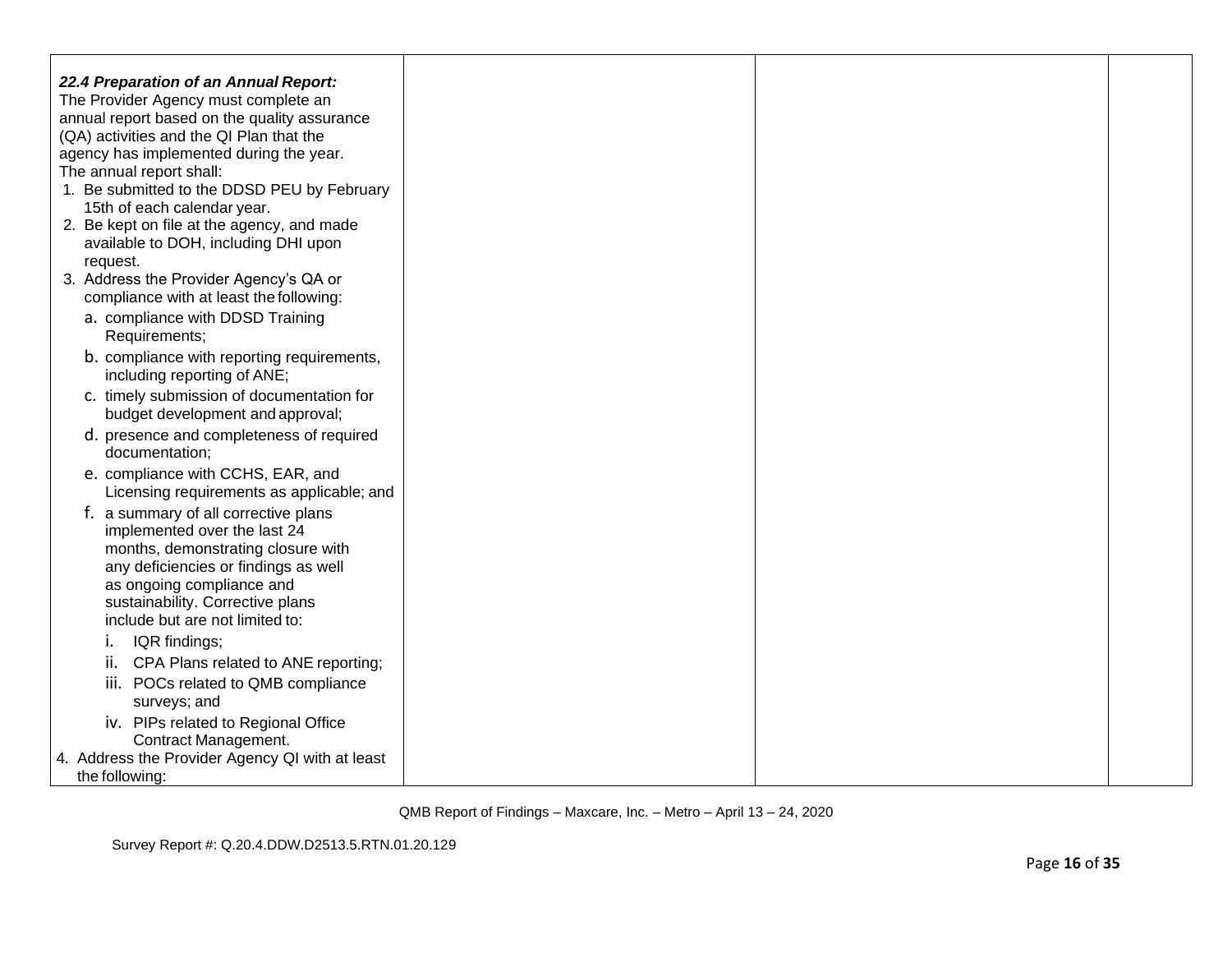| a. data analysis related to the DDSD                                                   |  |  |
|----------------------------------------------------------------------------------------|--|--|
| required KPI; and                                                                      |  |  |
| b. the five elements required to be                                                    |  |  |
| discussed by the QI committee each                                                     |  |  |
| quarter.                                                                               |  |  |
| NMAC 7.1.14.8 INCIDENT MANAGEMENT                                                      |  |  |
| <b>SYSTEM REPORTING REQUIREMENTS FOR</b>                                               |  |  |
| <b>COMMUNITY-BASED SERVICE PROVIDERS:</b>                                              |  |  |
| F. Quality assurance/quality improvement                                               |  |  |
| program for community-based service                                                    |  |  |
| providers: The community-based service                                                 |  |  |
| provider shall establish and implement a quality                                       |  |  |
| improvement program for reviewing alleged                                              |  |  |
| complaints and incidents of abuse, neglect, or                                         |  |  |
| exploitation against them as a provider after the                                      |  |  |
| division's investigation is complete. The incident                                     |  |  |
| management program shall include written                                               |  |  |
| documentation of corrective actions taken. The                                         |  |  |
| community-based service provider shall take all                                        |  |  |
| reasonable steps to prevent further incidents. The                                     |  |  |
| community-based service provider shall provide                                         |  |  |
| the following internal monitoring and facilitating                                     |  |  |
| quality improvement program:                                                           |  |  |
| community-based service providers shall<br>(1)                                         |  |  |
| have current abuse, neglect, and exploitation                                          |  |  |
| management policy and procedures in place that                                         |  |  |
| comply with the department's requirements;                                             |  |  |
| community-based service providers<br>(2)                                               |  |  |
| providing intellectual and developmental                                               |  |  |
| disabilities services must have a designated                                           |  |  |
| incident management coordinator in place; and                                          |  |  |
| (3) community-based service providers                                                  |  |  |
| providing intellectual and developmental                                               |  |  |
| disabilities services must have an incident                                            |  |  |
| management committee to identify any                                                   |  |  |
| deficiencies, trends, patterns, or concerns as well                                    |  |  |
| as opportunities for quality improvement, address                                      |  |  |
| internal and external incident reports for the                                         |  |  |
| purpose of examining internal root causes, and to<br>take action on identified issues. |  |  |
|                                                                                        |  |  |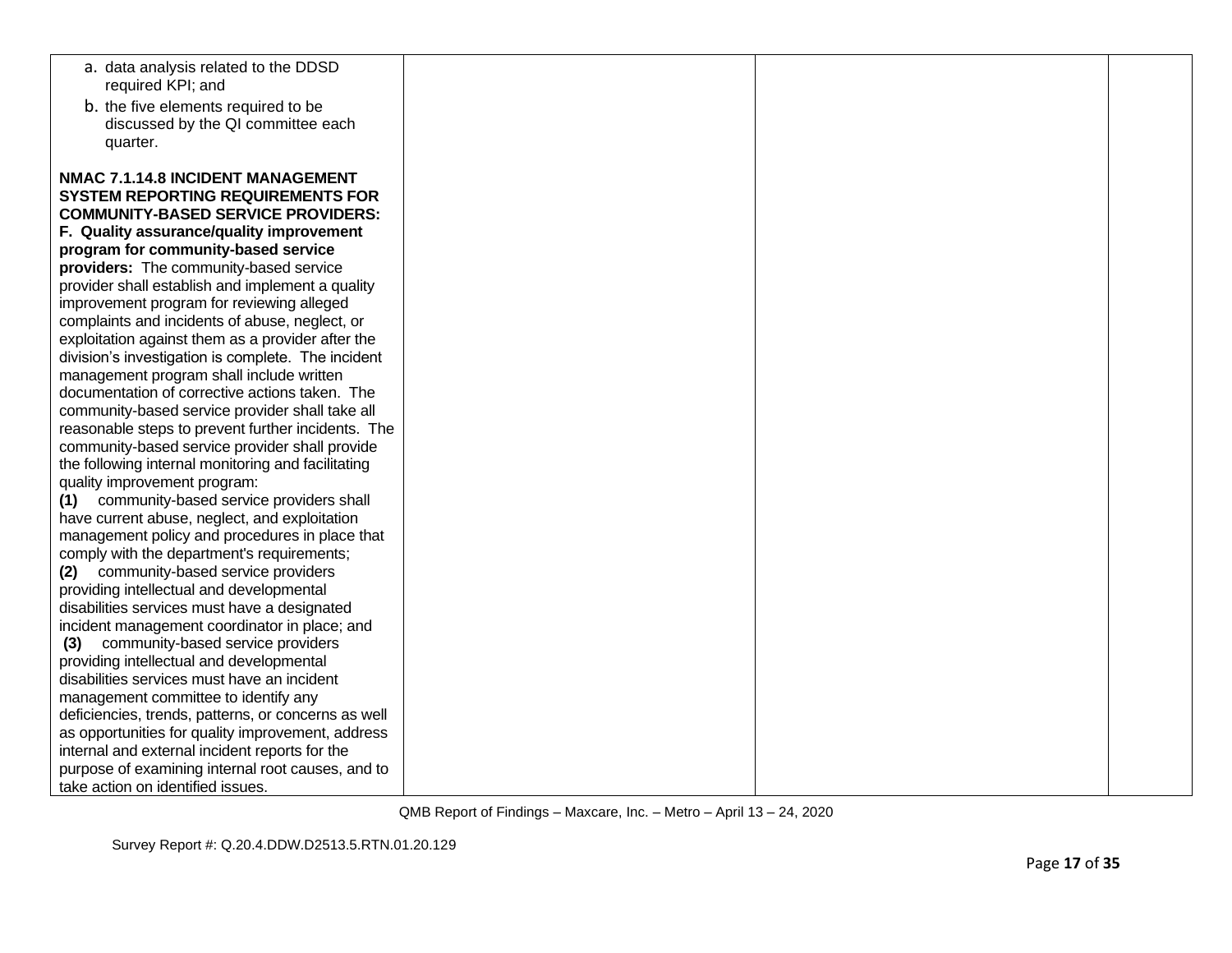| Tag #1A09.1 Medication Delivery PRN<br><b>Medication Administration</b> | <b>Condition of Participation Level Deficiency</b> |                                                                                                      |  |
|-------------------------------------------------------------------------|----------------------------------------------------|------------------------------------------------------------------------------------------------------|--|
| Developmental Disabilities (DD) Waiver Service                          | After an analysis of the evidence it has been      | Provider:                                                                                            |  |
| Standards 2/26/2018; Re-Issue: 12/28/2018; Eff                          | determined there is a significant potential for a  | <b>State your Plan of Correction for the</b>                                                         |  |
| 1/1/2019                                                                | negative outcome to occur.                         | deficiencies cited in this tag here (How is the                                                      |  |
| <b>Chapter 20: Provider Documentation and</b>                           |                                                    | deficiency going to be corrected? This can be                                                        |  |
| <b>Client Records 20.6 Medication</b>                                   | Medication Administration Records (MAR) were       | specific to each deficiency cited or if possible an                                                  |  |
| <b>Administration Record (MAR):</b> A current                           | reviewed for the month of March 2020.              | overall correction?): $\rightarrow$                                                                  |  |
| Medication Administration Record (MAR) must                             |                                                    |                                                                                                      |  |
| be maintained in all settings where medications                         | Based on record review, 3 of 6 individuals had     |                                                                                                      |  |
| or treatments are delivered. Family Living                              | PRN Medication Administration Records (MAR),       |                                                                                                      |  |
| Providers may opt not to use MARs if they are                           | which contained missing elements as required       |                                                                                                      |  |
| the sole provider who supports the person with                          | by standard:                                       |                                                                                                      |  |
| medications or treatments. However, if there are                        |                                                    |                                                                                                      |  |
| services provided by unrelated DSP, ANS for                             | Individual #2                                      | <b>Provider:</b>                                                                                     |  |
| Medication Oversight must be budgeted, and a                            | March 2020                                         | <b>Enter your ongoing Quality</b>                                                                    |  |
| MAR must be created and used by the DSP.                                | Physician's Orders indicated the following         | <b>Assurance/Quality Improvement processes</b>                                                       |  |
| Primary and Secondary Provider Agencies are                             | medication were to be given. The following         | as it related to this tag number here (What is                                                       |  |
| responsible for:                                                        | Medications were not documented on the             | going to be done? How many individuals is this<br>going to affect? How often will this be completed? |  |
| 1. Creating and maintaining either an                                   | <b>Medication Administration Records:</b>          | Who is responsible? What steps will be taken if                                                      |  |
| electronic or paper MAR in their service                                | • Acetaminophen 500mg (PRN)                        | issues are found?): $\rightarrow$                                                                    |  |
| setting. Provider Agencies may use the                                  |                                                    |                                                                                                      |  |
| MAR in Therap but are not mandated to                                   | • Chloraseptic Throat Spray (PRN)                  |                                                                                                      |  |
| do so.                                                                  |                                                    |                                                                                                      |  |
| 2. Continually communicating any                                        | • Eucerin Cream/Lotion (PRN)                       |                                                                                                      |  |
| changes about medications and treatments                                |                                                    |                                                                                                      |  |
| between Provider Agencies to assure                                     | • Mylanta (PRN)                                    |                                                                                                      |  |
| health and safety.                                                      |                                                    |                                                                                                      |  |
| 7. Including the following on the MAR:                                  | • Tums Antacid (PRN)                               |                                                                                                      |  |
| a. The name of the person, a transcription                              |                                                    |                                                                                                      |  |
| of the physician's or licensed health                                   | Individual #3                                      |                                                                                                      |  |
| care provider's orders including the                                    | March 2020                                         |                                                                                                      |  |
| brand and generic names for all ordered                                 | No Effectiveness was noted on the                  |                                                                                                      |  |
| routine and PRN medications or                                          | Medication Administration Record for the           |                                                                                                      |  |
| treatments, and the diagnoses for which                                 | following PRN medication:                          |                                                                                                      |  |
| the medications or treatments are                                       | • Mucinex 600mg Tab ER 12 H - PRN - 3/28           |                                                                                                      |  |
| prescribed;                                                             | (given 1 time)                                     |                                                                                                      |  |
| b. The prescribed dosage, frequency and                                 |                                                    |                                                                                                      |  |
| method or route of administration;                                      | • Neilmed Sinus Rinse Packet - PRN - 3/25          |                                                                                                      |  |
| times and dates of administration for all                               | (given 2 times) and 3/31 (given 1 time)            |                                                                                                      |  |
| ordered routine or PRN prescriptions or                                 |                                                    |                                                                                                      |  |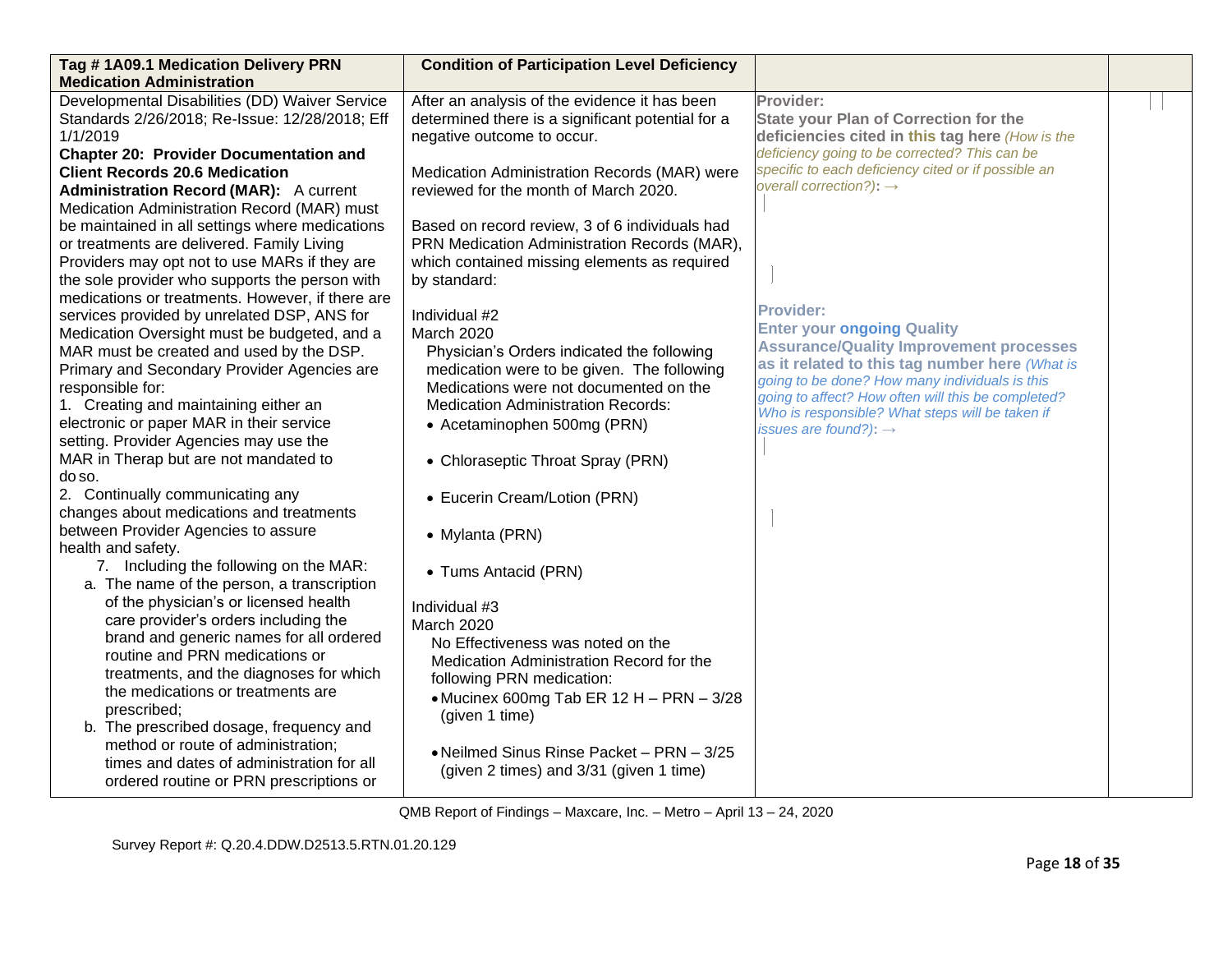| treatments; over the counter (OTC) or                                         | Physician's Orders indicated the following          |  |
|-------------------------------------------------------------------------------|-----------------------------------------------------|--|
| "comfort" medications or treatments                                           | medication were to be given. The following          |  |
| and all self-selected herbal or vitamin                                       | Medications were not documented on the              |  |
| therapy;                                                                      | <b>Medication Administration Records:</b>           |  |
| c. Documentation of all time limited or                                       | • A & D Ointment/Desitin (PRN)                      |  |
| discontinued medications or treatments;                                       |                                                     |  |
| d. The initials of the individual                                             | • Milk of Magnesia (PRN)                            |  |
| administering or assisting with the                                           |                                                     |  |
| medication delivery and a signature                                           | • Tylenol Sinus (PRN)                               |  |
| page or electronic record that                                                |                                                     |  |
| designates the full name                                                      | Individual #6                                       |  |
| corresponding to the initials;                                                | March 2020                                          |  |
| e. Documentation of refused, missed, or                                       | Medication Administration Records contain           |  |
| held medications or treatments;                                               |                                                     |  |
| f. Documentation of any allergic                                              | the following medications. No Physician's           |  |
| reaction that occurred due to                                                 | Orders were found for the following<br>medications: |  |
| medication or treatments; and                                                 |                                                     |  |
| g. For PRN medications or treatments:                                         | • A & D Ointment/Desitin (PRN)                      |  |
| i. instructions for the use of the PRN                                        |                                                     |  |
| medication or treatment which must                                            | • Acetaminophen 500 mg (PRN)                        |  |
|                                                                               |                                                     |  |
| include observable signs/symptoms or<br>circumstances in which the medication | • Chloraseptic Throat Spray (PRN)                   |  |
|                                                                               |                                                     |  |
| or treatment is to be used and the                                            | • Eucerin Cream/Lotion (PRN)                        |  |
| number of doses that may be used in a                                         |                                                     |  |
| 24-hour period;                                                               | • Ocean Mist Nasal Spray (PRN)                      |  |
| ii. clear documentation that the                                              |                                                     |  |
| DSP contacted the agency nurse                                                | • Tums Antacid Tablets (PRN)                        |  |
| prior to assisting with the medication                                        |                                                     |  |
| or treatment, unless the DSP is a                                             |                                                     |  |
| Family Living Provider related by                                             |                                                     |  |
| affinity of consanguinity; and                                                |                                                     |  |
| iii. documentation of the                                                     |                                                     |  |
| effectiveness of the PRN medication                                           |                                                     |  |
| or treatment.                                                                 |                                                     |  |
|                                                                               |                                                     |  |
| <b>Chapter 10 Living Care Arrangements</b>                                    |                                                     |  |
| 10.3.4 Medication Assessment and Delivery:                                    |                                                     |  |
| Living Supports Provider Agencies must support                                |                                                     |  |
| and comply with:                                                              |                                                     |  |
| 1. the processes identified in the DDSD                                       |                                                     |  |
| AWMD training;                                                                |                                                     |  |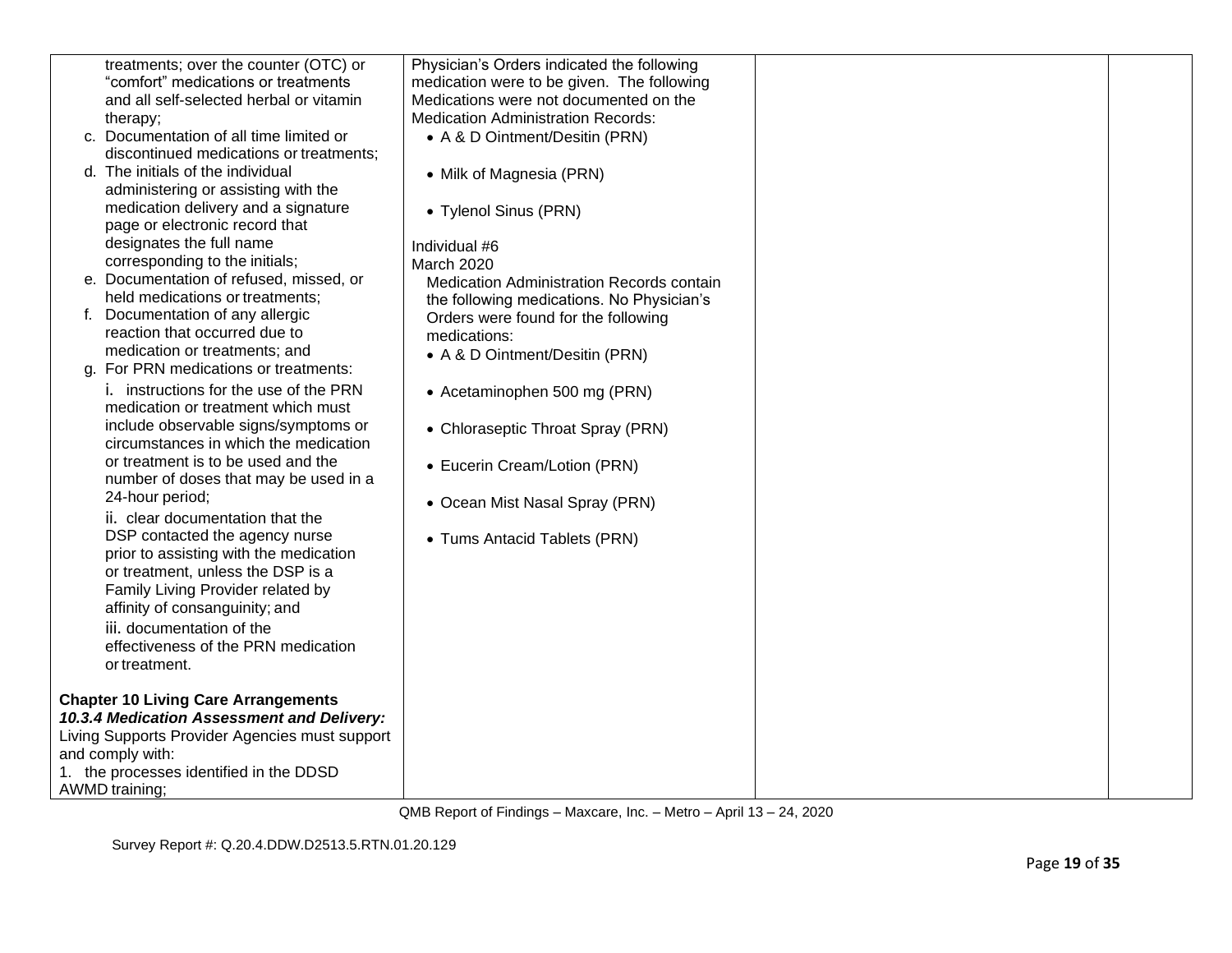| 2. the nursing and DSP functions |                                                                                                                                                                                                                                                                                                                                             |  |  |
|----------------------------------|---------------------------------------------------------------------------------------------------------------------------------------------------------------------------------------------------------------------------------------------------------------------------------------------------------------------------------------------|--|--|
|                                  |                                                                                                                                                                                                                                                                                                                                             |  |  |
|                                  |                                                                                                                                                                                                                                                                                                                                             |  |  |
|                                  |                                                                                                                                                                                                                                                                                                                                             |  |  |
|                                  |                                                                                                                                                                                                                                                                                                                                             |  |  |
|                                  | identified in the Chapter 13.3 Part 2- Adult<br>Nursing Services;<br>3. all Board of Pharmacy regulations as noted<br>in Chapter 16.5 Board of Pharmacy; and<br>4. documentation requirements in a<br><b>Medication Administration Record</b><br>(MAR) as described in Chapter 20.6<br><b>Medication Administration Record</b><br>$(MAR)$ . |  |  |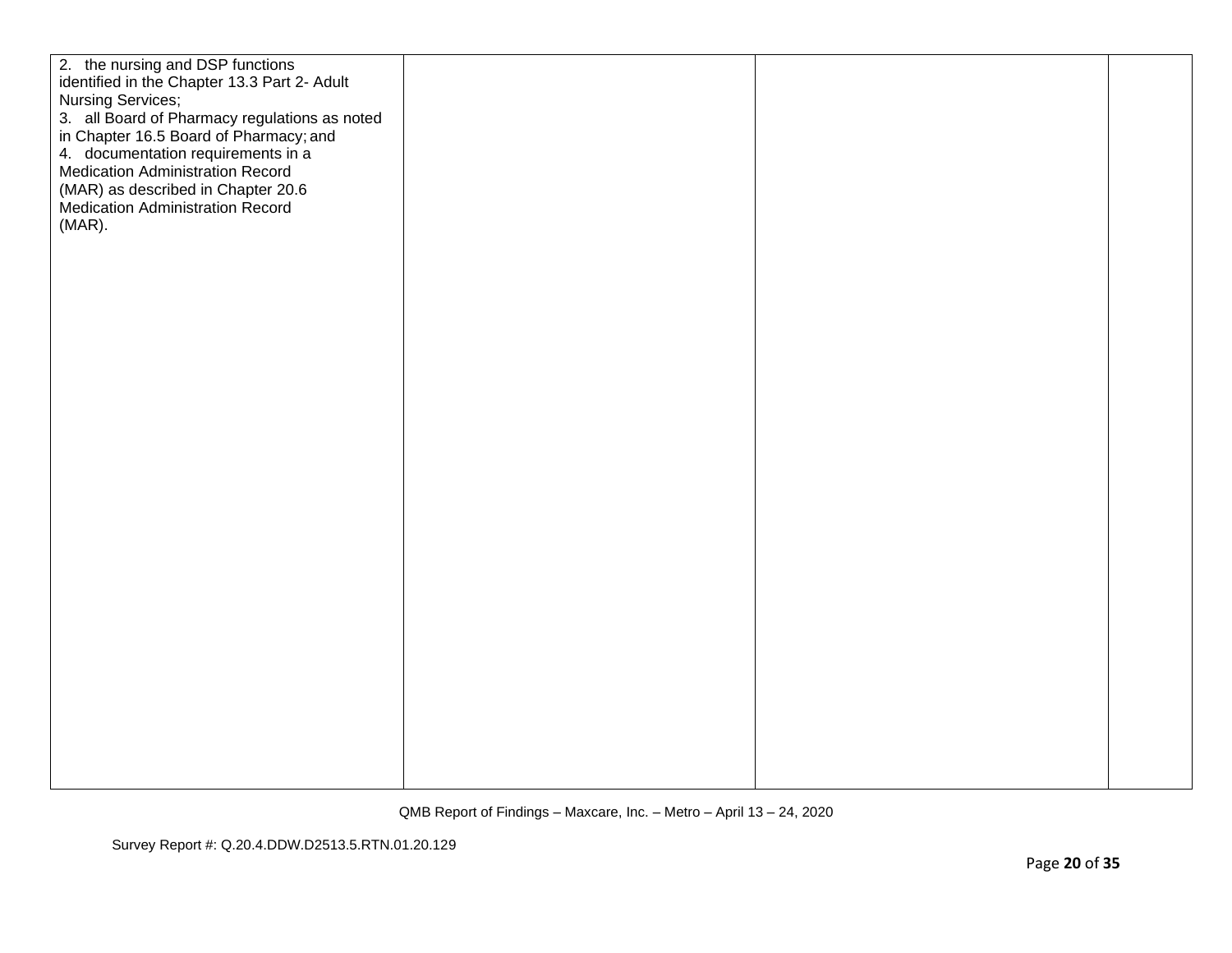| Tag #1A09.2 Medication Delivery Nurse<br><b>Approval for PRN Medication</b>                                                                                                                                                                                                                                                                                                                                                                                                                                                                                                                                                                                                                                                                                                                                                                                                                                                                                                                                                                                                                                                                                                                                                                                                                                  | <b>Condition of Participation Level Deficiency</b>                                                                                                                                                                                                                                                                                                                                                                                                                                                                                                                                                                                         |                                                                                                                                                                                                                                                                                                                                                                                                                                                                                                                                                                                                                          |  |
|--------------------------------------------------------------------------------------------------------------------------------------------------------------------------------------------------------------------------------------------------------------------------------------------------------------------------------------------------------------------------------------------------------------------------------------------------------------------------------------------------------------------------------------------------------------------------------------------------------------------------------------------------------------------------------------------------------------------------------------------------------------------------------------------------------------------------------------------------------------------------------------------------------------------------------------------------------------------------------------------------------------------------------------------------------------------------------------------------------------------------------------------------------------------------------------------------------------------------------------------------------------------------------------------------------------|--------------------------------------------------------------------------------------------------------------------------------------------------------------------------------------------------------------------------------------------------------------------------------------------------------------------------------------------------------------------------------------------------------------------------------------------------------------------------------------------------------------------------------------------------------------------------------------------------------------------------------------------|--------------------------------------------------------------------------------------------------------------------------------------------------------------------------------------------------------------------------------------------------------------------------------------------------------------------------------------------------------------------------------------------------------------------------------------------------------------------------------------------------------------------------------------------------------------------------------------------------------------------------|--|
| Developmental Disabilities (DD) Waiver Service<br>Standards 2/26/2018; Re-Issue: 12/28/2018; Eff<br>1/1/2019<br>Chapter 13 Nursing Services: 13.2.12<br>Medication Delivery: Nurses are required to:<br>Be aware of the New Mexico Nurse Practice<br>Act, and Board of Pharmacy standards and<br>regulations.<br>2. Communicate with the Primary Care<br>Practitioner and relevant specialists regarding<br>medications and any concerns with medications<br>or side effects.<br>3. Educate the person, guardian, family, and<br>IDT regarding the use and implications of<br>medications as needed.<br>4. Administer medications when required, such<br>as intravenous medications; other specific<br>injections; via NG tube; non-premixed nebulizer<br>treatments or new prescriptions that have an<br>ordered assessment.<br>Monitor the MAR or treatment records at<br>5.<br>least monthly for accuracy, PRN use and errors.<br>6. Respond to calls requesting delivery of<br>PRNs from AWMD trained DSP and non-related<br>(surrogate or host) Family Living Provider<br>Agencies.<br>7. Assure that orders for PRN medications or<br>treatments have:<br>a. clear instructions for use;<br>b. observable signs/symptoms or<br>circumstances in which the medication is<br>to be used or withheld; and | After an analysis of the evidence it has been<br>determined there is a significant potential for a<br>negative outcome to occur.<br>Based on record review the Agency did not<br>maintain documentation of PRN authorization as<br>required by standard for 1 of 6 Individuals.<br>Individual #3<br>March 2020<br>No documentation of the verbal authorization<br>from the Agency nurse prior to each<br>administration/assistance of PRN medication<br>was found for the following PRN medication:<br>• Mucinex 600mg - PRN - 3/28 (given 1 time)<br>• Neilmed Sinus Rinse Packet - PRN - 3/25<br>(given 2 times) and 3/31 (given 1 time) | Provider:<br><b>State your Plan of Correction for the</b><br>deficiencies cited in this tag here (How is the<br>deficiency going to be corrected? This can be<br>specific to each deficiency cited or if possible an<br>overall correction?): $\rightarrow$<br><b>Provider:</b><br><b>Enter your ongoing Quality</b><br><b>Assurance/Quality Improvement processes</b><br>as it related to this tag number here (What is<br>going to be done? How many individuals is this<br>going to affect? How often will this be completed?<br>Who is responsible? What steps will be taken if<br>issues are found?): $\rightarrow$ |  |
|                                                                                                                                                                                                                                                                                                                                                                                                                                                                                                                                                                                                                                                                                                                                                                                                                                                                                                                                                                                                                                                                                                                                                                                                                                                                                                              |                                                                                                                                                                                                                                                                                                                                                                                                                                                                                                                                                                                                                                            |                                                                                                                                                                                                                                                                                                                                                                                                                                                                                                                                                                                                                          |  |
| c. documentation of the response to and<br>effectiveness of the PRN medication<br>administered.                                                                                                                                                                                                                                                                                                                                                                                                                                                                                                                                                                                                                                                                                                                                                                                                                                                                                                                                                                                                                                                                                                                                                                                                              |                                                                                                                                                                                                                                                                                                                                                                                                                                                                                                                                                                                                                                            |                                                                                                                                                                                                                                                                                                                                                                                                                                                                                                                                                                                                                          |  |
| 8. Monitor the person's response to the use of<br>routine or PRN pain medication and contact the<br>prescriber as needed regarding its effectiveness.                                                                                                                                                                                                                                                                                                                                                                                                                                                                                                                                                                                                                                                                                                                                                                                                                                                                                                                                                                                                                                                                                                                                                        |                                                                                                                                                                                                                                                                                                                                                                                                                                                                                                                                                                                                                                            |                                                                                                                                                                                                                                                                                                                                                                                                                                                                                                                                                                                                                          |  |
| 9. Assure clear documentation when PRN                                                                                                                                                                                                                                                                                                                                                                                                                                                                                                                                                                                                                                                                                                                                                                                                                                                                                                                                                                                                                                                                                                                                                                                                                                                                       |                                                                                                                                                                                                                                                                                                                                                                                                                                                                                                                                                                                                                                            |                                                                                                                                                                                                                                                                                                                                                                                                                                                                                                                                                                                                                          |  |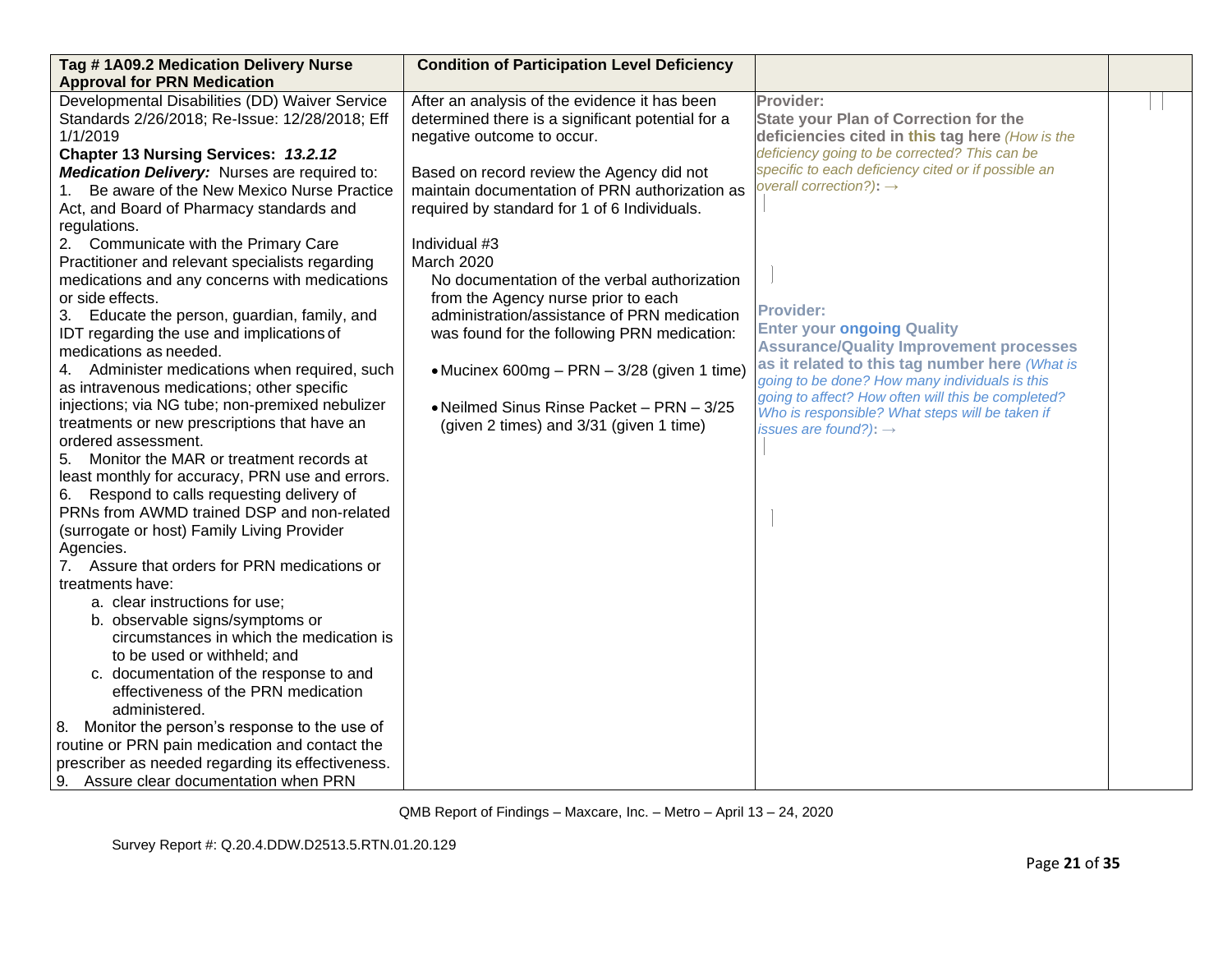| medications are used, to include:            |  |  |
|----------------------------------------------|--|--|
| a. DSP contact with nurse prior to assisting |  |  |
| with medication.                             |  |  |
| The only exception to prior<br>i.            |  |  |
| consultation with the agency nurse is to     |  |  |
| administer selected emergency                |  |  |
| medications as listed on the Publications    |  |  |
| section of the DOH-DDSD -Clinical            |  |  |
| Services Website                             |  |  |
| https://nmhealth.org/about/ddsd/pgsv/cli     |  |  |
| nical/.                                      |  |  |
| b. Nursing instructions for use of the       |  |  |
| medication.                                  |  |  |
| c. Nursing follow-up on the results of the   |  |  |
| PRN use.                                     |  |  |
| d. When the nurse administers the PRN        |  |  |
| medication, the reasons why the              |  |  |
| medications were given and the person's      |  |  |
| response to the medication.                  |  |  |
|                                              |  |  |
|                                              |  |  |
|                                              |  |  |
|                                              |  |  |
|                                              |  |  |
|                                              |  |  |
|                                              |  |  |
|                                              |  |  |
|                                              |  |  |
|                                              |  |  |
|                                              |  |  |
|                                              |  |  |
|                                              |  |  |
|                                              |  |  |
|                                              |  |  |
|                                              |  |  |
|                                              |  |  |
|                                              |  |  |
|                                              |  |  |
|                                              |  |  |
|                                              |  |  |
|                                              |  |  |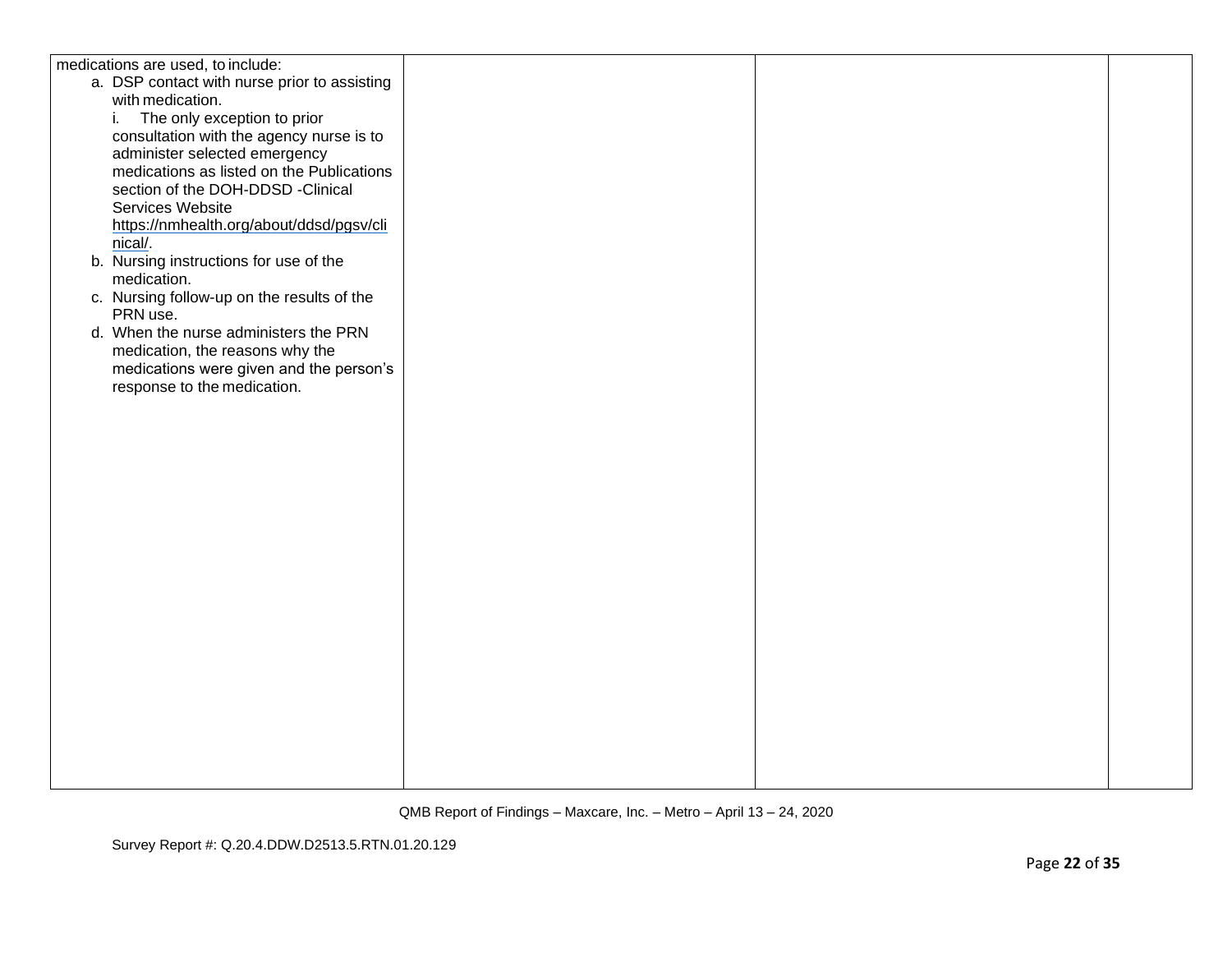| Tag # 1A31 Client Rights / Human Rights             | <b>Condition of Participation Level Deficiency</b> |                                                                                      |  |
|-----------------------------------------------------|----------------------------------------------------|--------------------------------------------------------------------------------------|--|
| NMAC 7.26.3.11 RESTRICTIONS OR                      | After an analysis of the evidence it has been      | Provider:                                                                            |  |
| <b>LIMITATION OF CLIENT'S RIGHTS:</b>               | determined there is a significant potential for a  | <b>State your Plan of Correction for the</b>                                         |  |
| A. A service provider shall not restrict or limit a | negative outcome to occur.                         | deficiencies cited in this tag here (How is the                                      |  |
| client's rights except:                             |                                                    | deficiency going to be corrected? This can be                                        |  |
| (1) where the restriction or limitation is allowed  | Based on record review the Agency did not          | specific to each deficiency cited or if possible an                                  |  |
| in an emergency and is necessary to prevent         | ensure the rights of Individuals was not           | overall correction?): $\rightarrow$                                                  |  |
| imminent risk of physical harm to the client or     | restricted or limited for 1 of 6 Individuals.      |                                                                                      |  |
| another person; or                                  |                                                    |                                                                                      |  |
| (2) where the interdisciplinary team has            | A review of Agency Individual files indicated      |                                                                                      |  |
| determined that the client's limited capacity to    | Human Rights Committee Approval was                |                                                                                      |  |
| exercise the right threatens his or her physical    | required for restrictions.                         |                                                                                      |  |
| safety; or                                          |                                                    |                                                                                      |  |
| (3) as provided for in Section 10.1.14 [now         | No documentation was found regarding Human         | Provider:                                                                            |  |
| Subsection N of 7.26.3.10 NMAC].                    | Rights Approval for the following:                 | <b>Enter your ongoing Quality</b>                                                    |  |
|                                                     |                                                    | <b>Assurance/Quality Improvement processes</b>                                       |  |
| B. Any emergency intervention to prevent            | • Within arm's length near children. No            | as it related to this tag number here (What is                                       |  |
| physical harm shall be reasonable to prevent        | evidence found of Human Rights Committee           | going to be done? How many individuals is this                                       |  |
| harm, shall be the least restrictive intervention   | approval. (Individual #3)                          | going to affect? How often will this be completed?                                   |  |
| necessary to meet the emergency, shall be           |                                                    | Who is responsible? What steps will be taken if<br>issues are found?): $\rightarrow$ |  |
| allowed no longer than necessary and shall be       |                                                    |                                                                                      |  |
| subject to interdisciplinary team (IDT) review.     |                                                    |                                                                                      |  |
| The IDT upon completion of its review may           |                                                    |                                                                                      |  |
| refer its findings to the office of quality         |                                                    |                                                                                      |  |
| assurance. The emergency intervention may           |                                                    |                                                                                      |  |
| be subject to review by the service provider's      |                                                    |                                                                                      |  |
| behavioral support committee or human rights        |                                                    |                                                                                      |  |
| committee in accordance with the behavioral         |                                                    |                                                                                      |  |
| support policies or other department regulation     |                                                    |                                                                                      |  |
| or policy.                                          |                                                    |                                                                                      |  |
| C. The service provider may adopt reasonable        |                                                    |                                                                                      |  |
| program policies of general applicability to        |                                                    |                                                                                      |  |
| clients served by that service provider that do     |                                                    |                                                                                      |  |
| not violate client rights. [09/12/94; 01/15/97;     |                                                    |                                                                                      |  |
| Recompiled 10/31/01]                                |                                                    |                                                                                      |  |
|                                                     |                                                    |                                                                                      |  |
| Developmental Disabilities (DD) Waiver Service      |                                                    |                                                                                      |  |
| Standards 2/26/2018; Re-Issue: 12/28/2018; Eff      |                                                    |                                                                                      |  |
| 1/1/2019                                            |                                                    |                                                                                      |  |
|                                                     |                                                    |                                                                                      |  |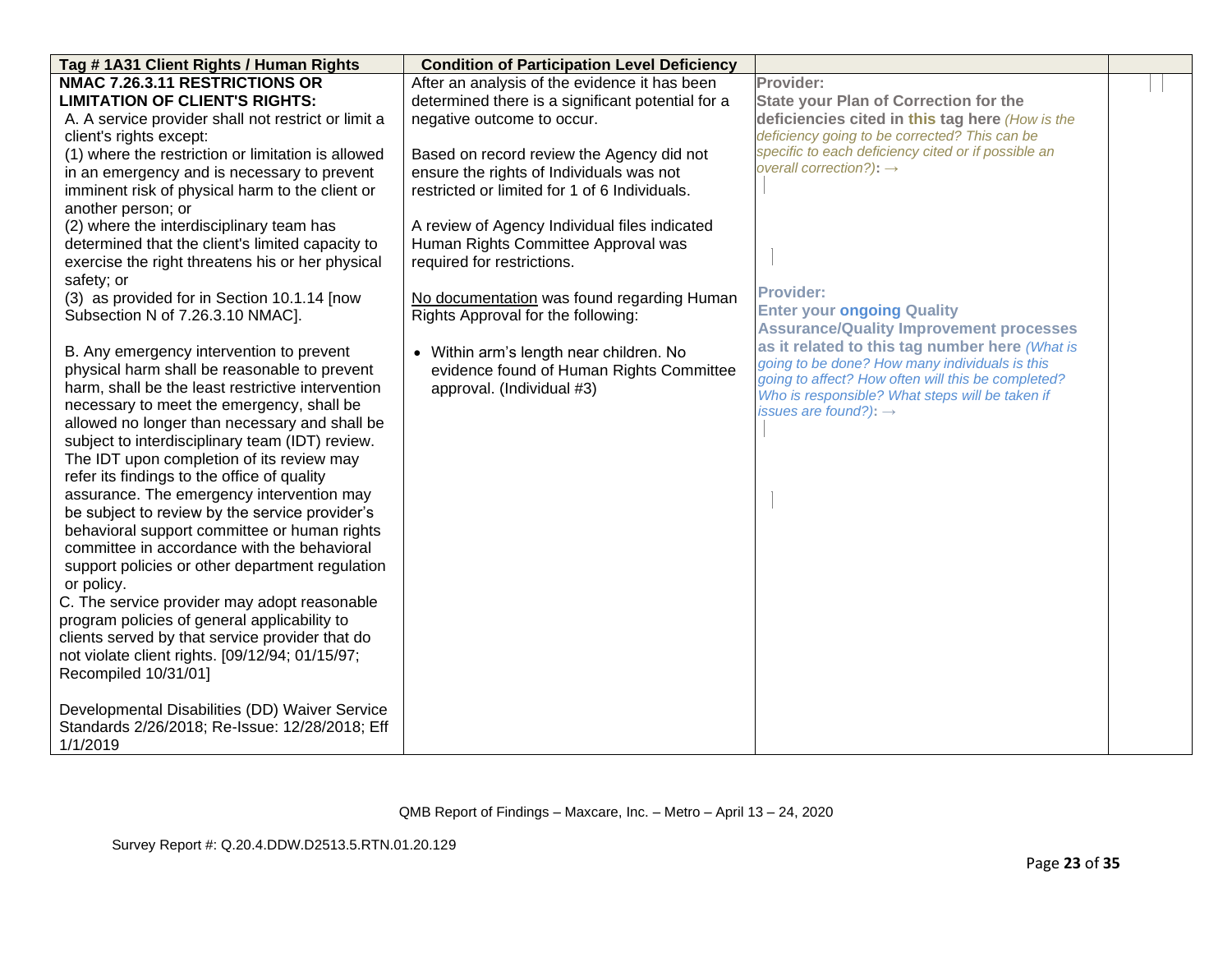| <b>Chapter 2: Human Rights:</b> Civil rights apply to |  |  |
|-------------------------------------------------------|--|--|
| everyone, including all waiver participants,          |  |  |
| family members, guardians, natural supports,          |  |  |
| and Provider Agencies. Everyone has a                 |  |  |
| responsibility to make sure those rights are not      |  |  |
| violated. All Provider Agencies play a role in        |  |  |
| person-centered planning (PCP) and have an            |  |  |
| obligation to contribute to the planning process,     |  |  |
| always focusing on how to best support the            |  |  |
| person.                                               |  |  |
|                                                       |  |  |
| Chapter 3 Safeguards: 3.3.1 HRC Procedural            |  |  |
| <b>Requirements:</b>                                  |  |  |
| 1. An invitation to participate in the HRC            |  |  |
| meeting of a rights restriction review will be        |  |  |
| given to the person (regardless of verbal or          |  |  |
| cognitive ability), his/her guardian, and/or a        |  |  |
| family member (if desired by the person), and         |  |  |
| the Behavior Support Consultant (BSC) at least        |  |  |
| 10 working days prior to the meeting (except for      |  |  |
| in emergency situations). If the person (and/or       |  |  |
| the guardian) does not wish to attend, his/her        |  |  |
| stated preferences may be brought to the              |  |  |
| meeting by someone whom the person chooses            |  |  |
| as his/her representative.                            |  |  |
| 2. The Provider Agencies that are seeking to          |  |  |
| temporarily limit the person's right(s) (e.g., Living |  |  |
| Supports, Community Inclusion, or BSC) are            |  |  |
| required to support the person's informed             |  |  |
| consent regarding the rights restriction, as well     |  |  |
| as their timely participation in the review.          |  |  |
| 3. The plan's author, designated staff (e.g.,         |  |  |
| agency service coordinator) and/or the CM             |  |  |
| makes a written or oral presentation to the HRC.      |  |  |
| 4. The results of the HRC review are reported         |  |  |
| in writing to the person supported, the guardian,     |  |  |
| the BSC, the mental health or other specialized       |  |  |
| therapy provider, and the CM within three             |  |  |
| working days of the meeting.                          |  |  |
| 5. HRC committees are required to meet at             |  |  |
| least on a quarterly basis.                           |  |  |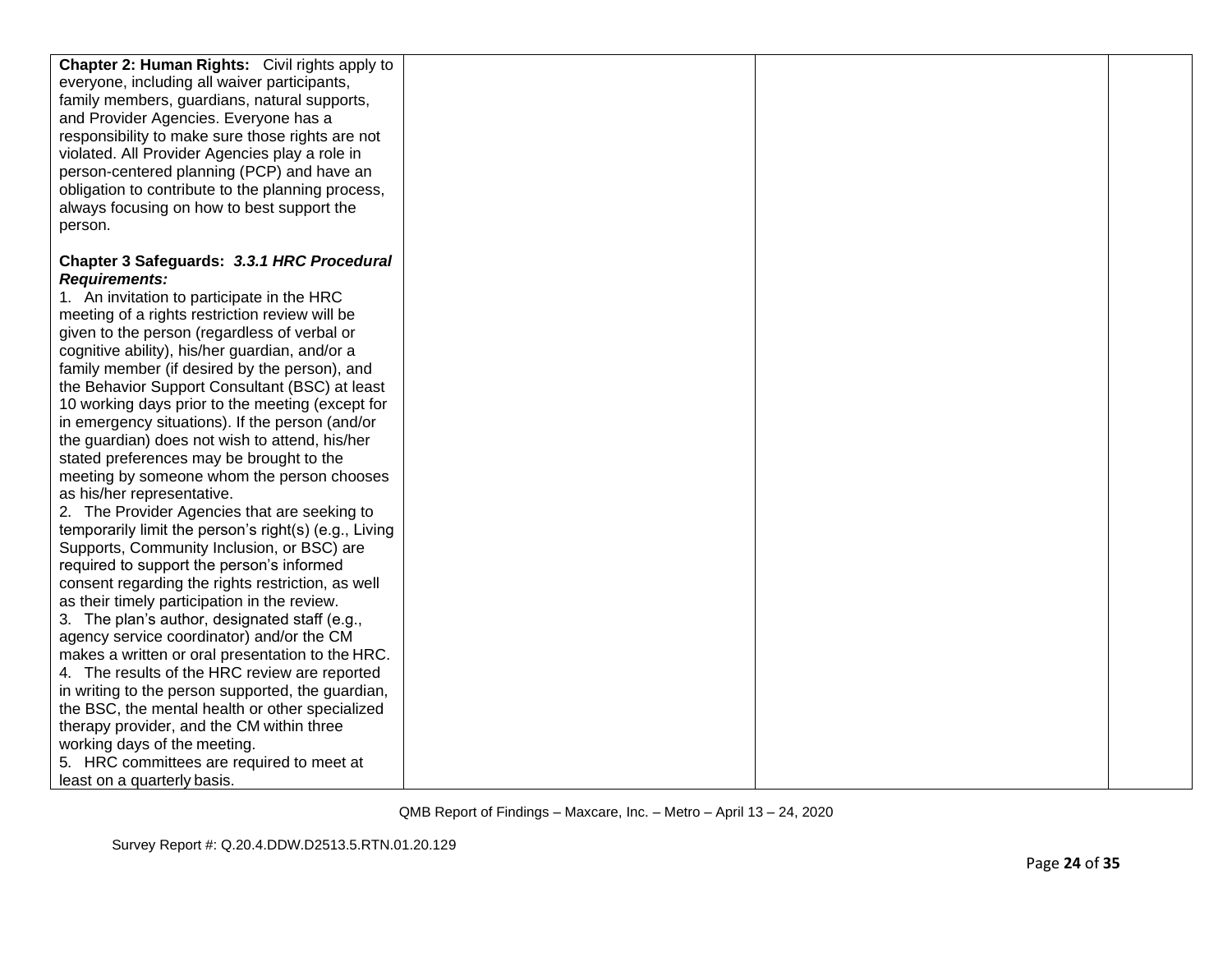| 6. A quorum to conduct an HRC meeting is at        |  |  |
|----------------------------------------------------|--|--|
| least three voting members eligible to vote in     |  |  |
| each situation and at least one must be a          |  |  |
| community member at large.                         |  |  |
| 7. HRC members who are directly involved in        |  |  |
| the services provided to the person must excuse    |  |  |
| themselves from voting in that situation.          |  |  |
| Each HRC is required to have a provision for       |  |  |
| emergency approval of rights restrictions based    |  |  |
| upon credible threats of harm against self or      |  |  |
| others that may arise between scheduled HRC        |  |  |
| meetings (e.g., locking up sharp knives after a    |  |  |
| serious attempt to injure self or others or a      |  |  |
| disclosure, with a credible plan, to seriously     |  |  |
| injure or kill someone). The confidential and      |  |  |
| HIPAA compliant emergency meeting may be           |  |  |
| via telephone, video or conference call, or        |  |  |
| secure email. Procedures may include an initial    |  |  |
| emergency phone meeting, and a subsequent          |  |  |
| follow-up emergency meeting in complex and/or      |  |  |
| ongoing situations.                                |  |  |
| 8. The HRC with primary responsibility for         |  |  |
| implementation of the rights restriction will      |  |  |
| record all meeting minutes on an individual        |  |  |
| basis, i.e., each meeting discussion for an        |  |  |
| individual will be recorded separately, and        |  |  |
| minutes of all meetings will be retained at the    |  |  |
| agency for at least six years from the final date  |  |  |
| of continuance of the restriction.                 |  |  |
|                                                    |  |  |
| 3.3.3 HRC and Behavioral Support: The HRC          |  |  |
| reviews temporary restrictions of rights that are  |  |  |
| related to medical issues or health and safety     |  |  |
| considerations such as decreased mobility (e.g.,   |  |  |
| the use of bed rails due to risk of falling during |  |  |
| the night while getting out of bed). However,      |  |  |
| other temporary restrictions may be                |  |  |
| implemented because of health and safety           |  |  |
| considerations arising from behavioral issues.     |  |  |
| Positive Behavioral Supports (PBS) are             |  |  |
| mandated and used when behavioral support is       |  |  |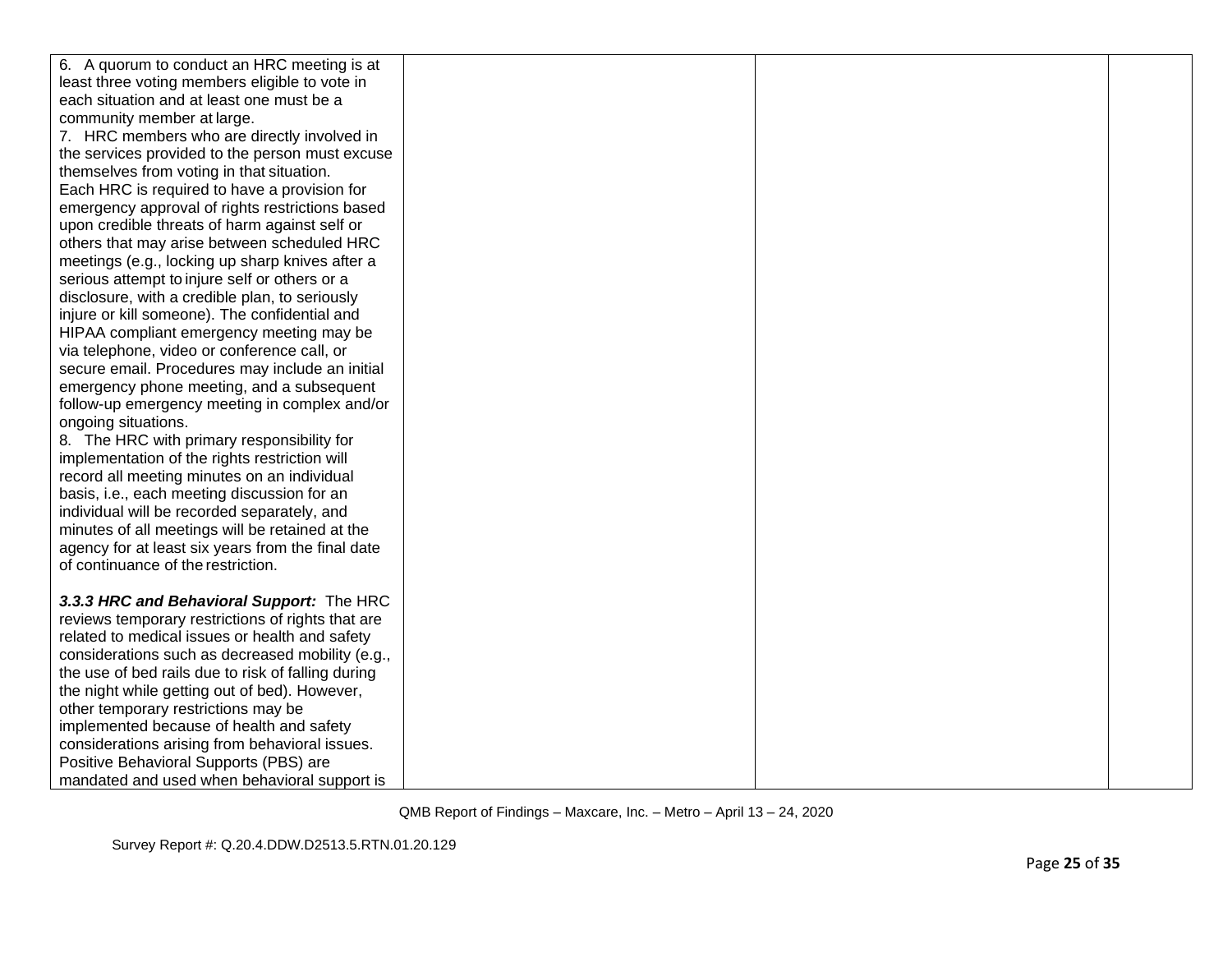|    | needed and desired by the person and/or the          |  |  |
|----|------------------------------------------------------|--|--|
|    | IDT. PBS emphasizes the acquisition and              |  |  |
|    | maintenance of positive skills (e.g. building        |  |  |
|    | healthy relationships) to increase the person's      |  |  |
|    | quality of life understanding that a natural         |  |  |
|    | reduction in other challenging behaviors will        |  |  |
|    | follow. At times, aversive interventions may be      |  |  |
|    | temporarily included as a part of a person's         |  |  |
|    | behavioral support (usually in the BCIP), and        |  |  |
|    | therefore, need to be reviewed prior to              |  |  |
|    | implementation as well as periodically while the     |  |  |
|    | restrictive intervention is in place. PBSPs not      |  |  |
|    | containing aversive interventions do not require     |  |  |
|    | HRC review or approval.                              |  |  |
|    | Plans (e.g., ISPs, PBSPs, BCIPs PPMPs, and/or        |  |  |
|    | RMPs) that contain any aversive interventions        |  |  |
|    | are submitted to the HRC in advance of a             |  |  |
|    | meeting, except in emergency situations.             |  |  |
|    |                                                      |  |  |
|    | 3.3.4 Interventions Requiring HRC Review             |  |  |
|    | and Approval: HRCs must review prior to              |  |  |
|    | implementation, any plans (e.g. ISPs, PBSPs,         |  |  |
|    | BCIPs and/or PPMPs, RMPs), with strategies,          |  |  |
|    | including but not limited to:                        |  |  |
| 1. | response cost;                                       |  |  |
| 2. | restitution;                                         |  |  |
| 3. | emergency physical restraint (EPR);                  |  |  |
| 4. | routine use of law enforcement as part of a<br>BCIP; |  |  |
| 5. | routine use of emergency hospitalization             |  |  |
|    | procedures as part of a BCIP;                        |  |  |
| 6. | use of point systems;                                |  |  |
| 7. | use of intense, highly structured, and               |  |  |
|    | specialized treatment strategies, including          |  |  |
|    | level systems with response cost or failure          |  |  |
|    | to earn components;                                  |  |  |
| 8. | a 1:1 staff to person ratio for behavioral           |  |  |
|    | reasons, or, very rarely, a 2:1 staff to             |  |  |
|    | person ratio for behavioral or medical               |  |  |
|    | reasons;                                             |  |  |
| 9. | use of PRN psychotropic medications;                 |  |  |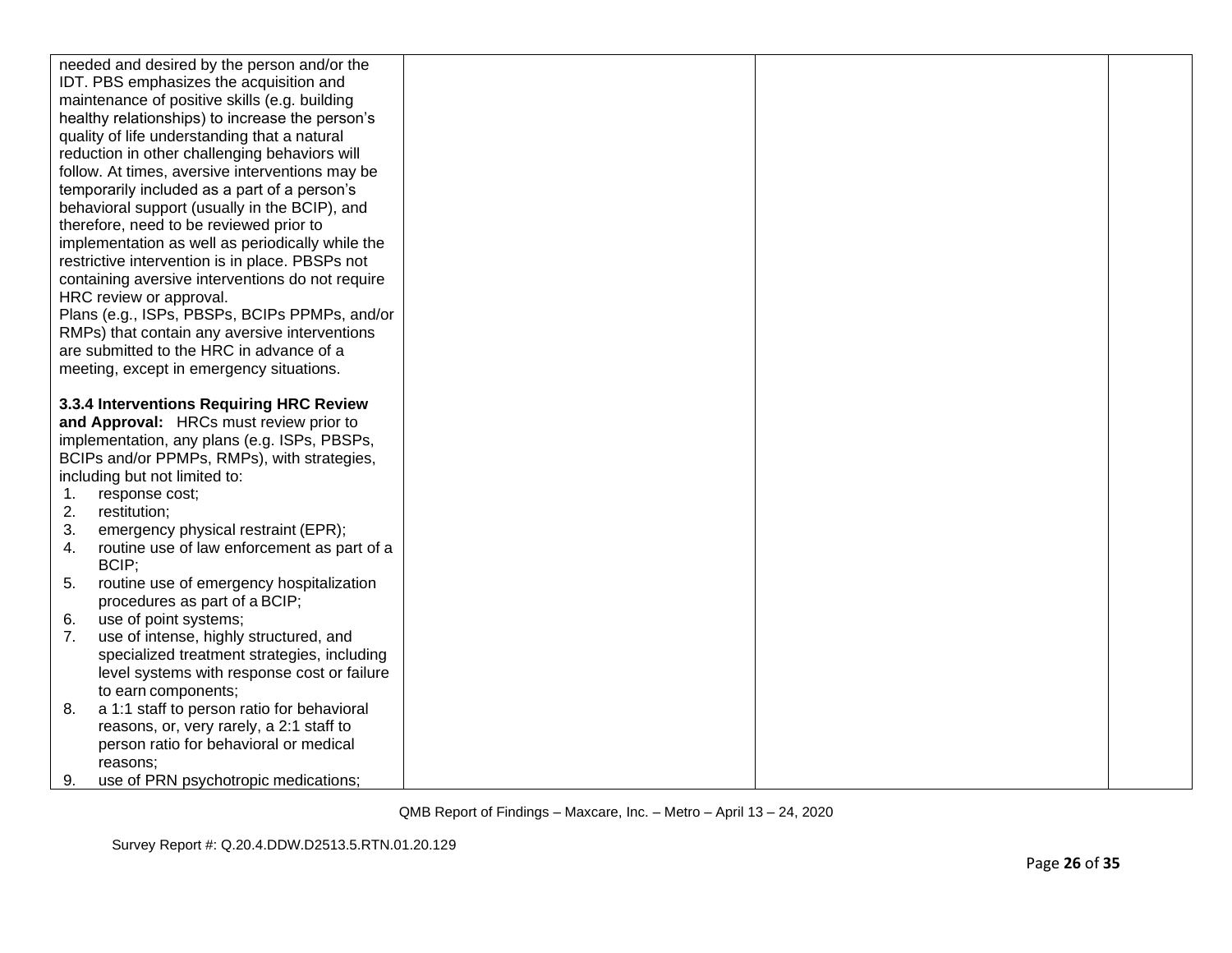|    | 10. use of protective devices for behavioral                                            |
|----|-----------------------------------------------------------------------------------------|
|    | purposes (e.g., helmets for head banging,                                               |
|    | Posey gloves for biting hand);                                                          |
|    | 11. use of bed rails;                                                                   |
|    | 12. use of a device and/or monitoring system                                            |
|    | through PST may impact the person's                                                     |
|    | privacy or other rights; or                                                             |
|    | 13. use of any alarms to alert staff to a                                               |
|    | person's whereabouts.                                                                   |
|    |                                                                                         |
|    | 3.4 Emergency Physical Restraint (EPR):                                                 |
|    | Every person shall be free from the use of                                              |
|    | restrictive physical crisis intervention measures                                       |
|    | that are unnecessary. Provider Agencies who<br>support people who may occasionally need |
|    | intervention such as Emergency Physical                                                 |
|    | Restraint (EPR) are required to institute                                               |
|    | procedures to maximize safety.                                                          |
|    |                                                                                         |
|    | 3.4.5 Human Rights Committee: The HRC                                                   |
|    | reviews use of EPR. The BCIP may not be                                                 |
|    | implemented without HRC review and approval                                             |
|    | whenever EPR or other restrictive measure(s)                                            |
|    | are included. Provider Agencies with an HRC                                             |
|    | are required to ensure that the HRCs:                                                   |
| 1. | participate in training regarding required                                              |
|    | constitution and oversight activities for                                               |
|    | HRCs;                                                                                   |
| 2. | review any BCIP, that include the use of                                                |
|    | EPR                                                                                     |
| 3. | occur at least annually, occur in any quarter                                           |
|    | where EPR is used, and occur whenever                                                   |
|    | any change to the BCIP is considered;                                                   |
| 4. | maintain HRC minutes approving or                                                       |
|    | disallowing the use of EPR as written in a                                              |
|    | BCIP; and                                                                               |
| 5. | maintain HRC minutes of meetings                                                        |
|    | reviewing the implementation of the BCIP                                                |
|    | when EPR is used.                                                                       |
|    |                                                                                         |
|    |                                                                                         |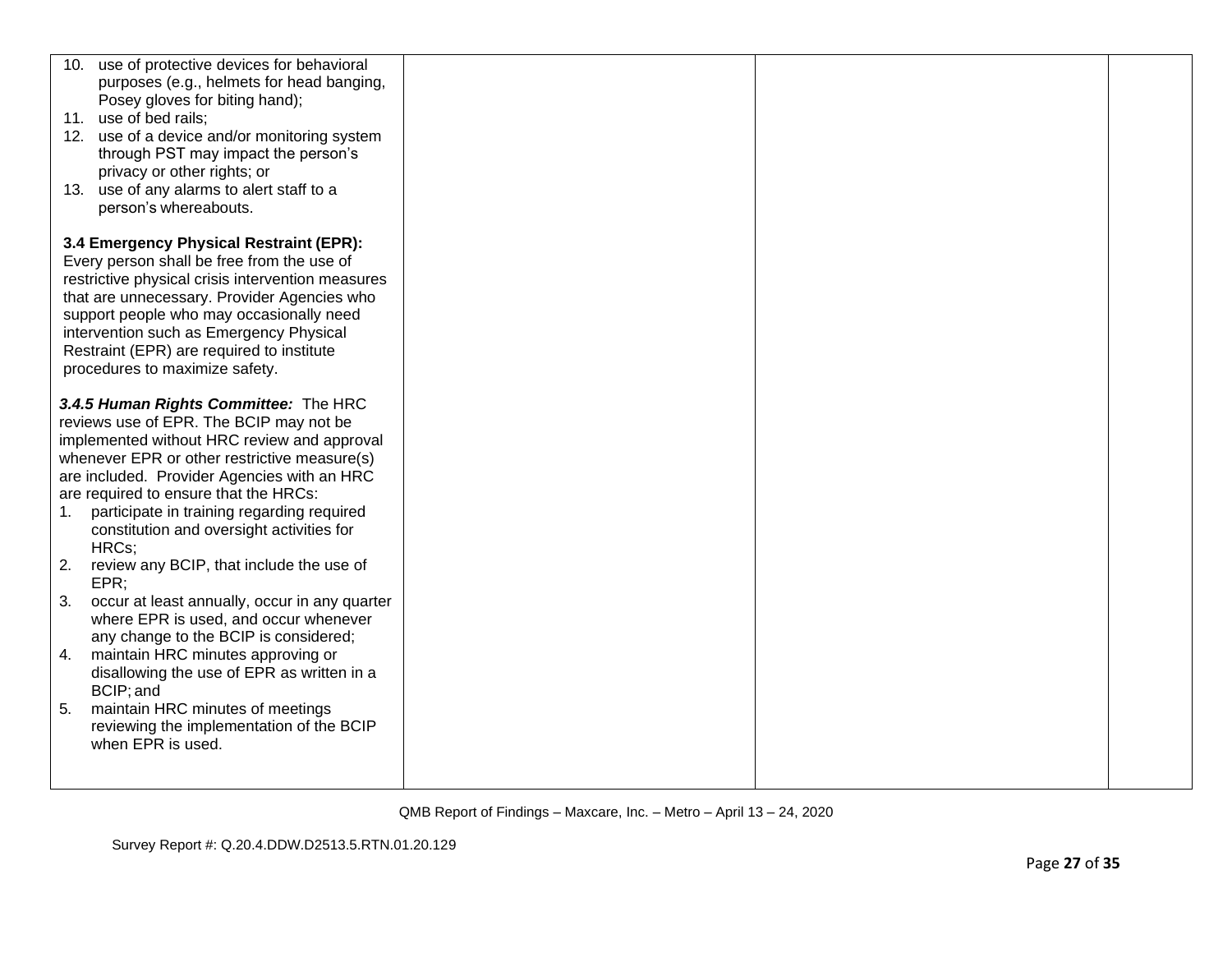| Tag #1A39 Assistive Technology and<br><b>Adaptive Equipment</b>                                                                                                                                                                                                                                                                                                                                                                                                                                                                                                                                                                                                                                                                                                                                                                                                                                                                                                                                                                                                                                                                                                                                                                                                                                                                                                                                                                                                                                                                                                                                                                                                                                                                                  | <b>Standard Level Deficiency</b>                                                                                                                                                                                                                                                                                                                                                                                                                                                                                                                                                                                                                                                                                                    |                                                                                                                                                                                                                                                                                                                                                                                                                                                                                                                                                                                                                          |  |
|--------------------------------------------------------------------------------------------------------------------------------------------------------------------------------------------------------------------------------------------------------------------------------------------------------------------------------------------------------------------------------------------------------------------------------------------------------------------------------------------------------------------------------------------------------------------------------------------------------------------------------------------------------------------------------------------------------------------------------------------------------------------------------------------------------------------------------------------------------------------------------------------------------------------------------------------------------------------------------------------------------------------------------------------------------------------------------------------------------------------------------------------------------------------------------------------------------------------------------------------------------------------------------------------------------------------------------------------------------------------------------------------------------------------------------------------------------------------------------------------------------------------------------------------------------------------------------------------------------------------------------------------------------------------------------------------------------------------------------------------------|-------------------------------------------------------------------------------------------------------------------------------------------------------------------------------------------------------------------------------------------------------------------------------------------------------------------------------------------------------------------------------------------------------------------------------------------------------------------------------------------------------------------------------------------------------------------------------------------------------------------------------------------------------------------------------------------------------------------------------------|--------------------------------------------------------------------------------------------------------------------------------------------------------------------------------------------------------------------------------------------------------------------------------------------------------------------------------------------------------------------------------------------------------------------------------------------------------------------------------------------------------------------------------------------------------------------------------------------------------------------------|--|
| Developmental Disabilities (DD) Waiver Service<br>Standards 2/26/2018; Re-Issue: 12/28/2018; Eff<br>1/1/2019<br><b>Chapter 10: Living Care Arrangements</b><br>(LCA) 10.3.6 Requirements for Each<br>Residence: Provider Agencies must assure<br>that each residence is clean, safe, and<br>comfortable, and each residence<br>accommodates individual daily living, social and<br>leisure activities. In addition, the Provider<br>Agency must ensure the residence:<br>9. supports environmental modifications and<br>assistive technology devices, including<br>modifications to the bathroom (i.e., shower<br>chairs, grab bars, walk in shower, raised toilets,<br>etc.) based on the unique needs of the<br>individual in consultation with the IDT;<br>10.3.7 Scope of Living Supports (Supported<br>Living, Family Living, and IMLS): The scope<br>of all Living Supports (Supported Living, Family<br>Living and IMLS) includes, but is not limited to<br>the following as identified by the IDT and ISP:<br>7. ensuring readily available access to and<br>assistance with use of a person's adaptive<br>equipment, augmentative communication, and<br>assistive technology (AT) devices, including<br>monitoring and support related to maintenance<br>of such equipment and devices to ensure they<br>are in working order;<br><b>Chapter 12: Professional and Clinical</b><br><b>Services Therapy Services 12.4.1</b><br>Participatory Approach: The "Participatory<br>Approach" is person-centered and asserts that<br>no one is too severely disabled to benefit from<br>assistive technology and other therapy supports<br>that promote participation in life activities. The<br>Participatory Approach rejects the premise that | Based on interview the Agency did not ensure<br>the necessary support mechanisms and<br>devices, including the rationale for the use of<br>assistive technology or adaptive equipment is in<br>place for 2 of 6 Individuals.<br>When DSP were asked, does the Individual<br>require any type of assistive device or<br>adaptive equipment and was it working, the<br>following was reported:<br>• DSP #536 stated, "No, she doesn't have any."<br>According to the Assistive Technology<br>Inventory the individual wears glasses.<br>(Individual #2)<br>• DSP #538 stated, "Wheelchair and gait belt."<br>According to the Assistive Technology<br>Inventory the individual requires grab bars in<br>the bathroom. (Individual #6) | Provider:<br><b>State your Plan of Correction for the</b><br>deficiencies cited in this tag here (How is the<br>deficiency going to be corrected? This can be<br>specific to each deficiency cited or if possible an<br>overall correction?): $\rightarrow$<br><b>Provider:</b><br><b>Enter your ongoing Quality</b><br><b>Assurance/Quality Improvement processes</b><br>as it related to this tag number here (What is<br>going to be done? How many individuals is this<br>going to affect? How often will this be completed?<br>Who is responsible? What steps will be taken if<br>issues are found?): $\rightarrow$ |  |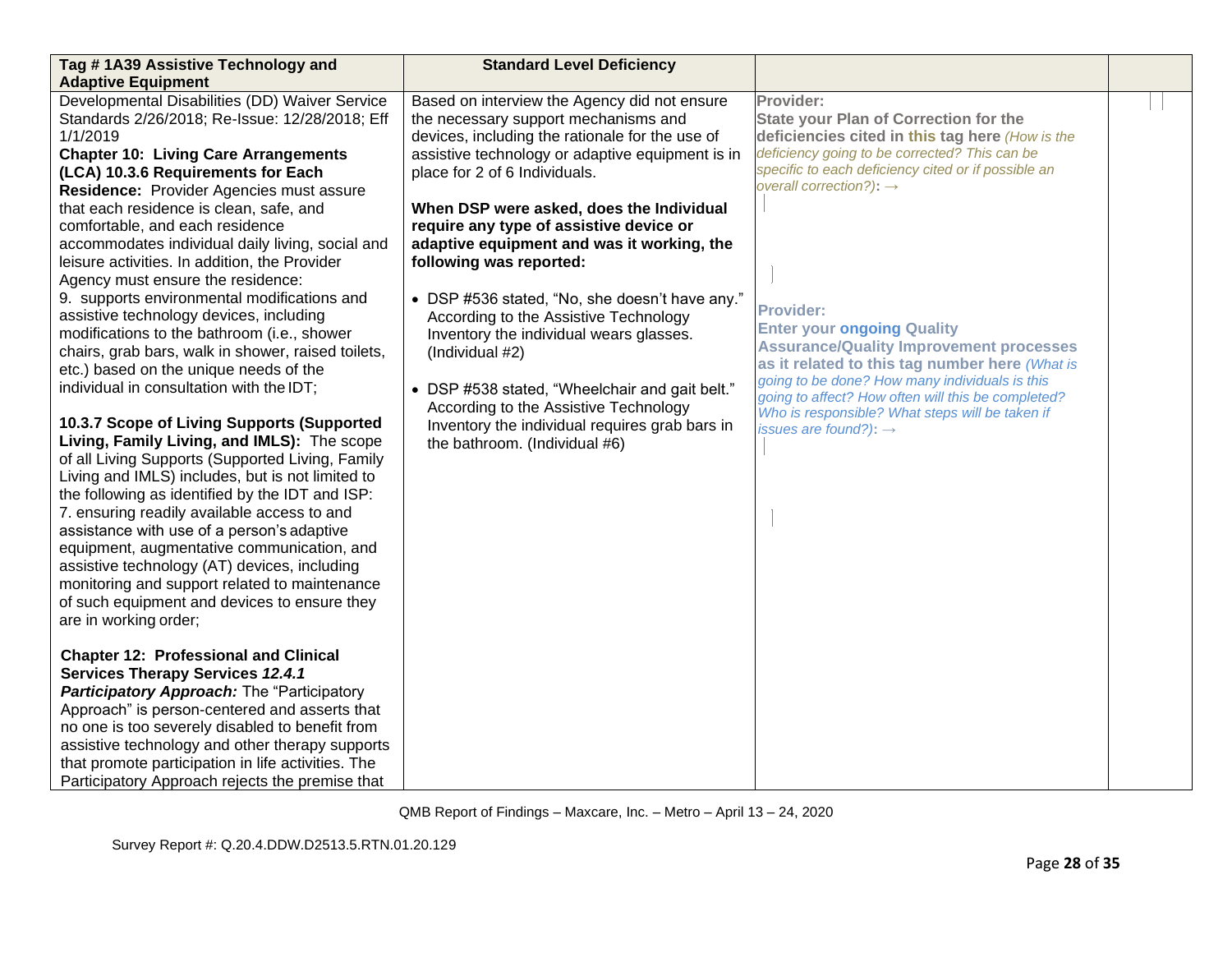| an individual shall be "ready" or demonstrate      |  |  |
|----------------------------------------------------|--|--|
| certain skills before assistive technology can be  |  |  |
| provided to support function. All therapists are   |  |  |
| required to consider the Participatory Approach    |  |  |
| during assessment, treatment planning, and         |  |  |
| treatment implementation.                          |  |  |
|                                                    |  |  |
| 12.4.7.3 Assistive Technology (AT) Services,       |  |  |
| <b>Personal Support Technology (PST) and</b>       |  |  |
| <b>Environmental Modifications: Therapists</b>     |  |  |
| support the person to access and utilize AT,       |  |  |
| PST and Environmental Modifications through        |  |  |
| the following requirements:                        |  |  |
| 1. Therapists are required to be or become         |  |  |
| familiar with AT and PST related to that           |  |  |
| therapist's practice area and used or needed by    |  |  |
| individuals on that therapist's caseload.          |  |  |
| 2. Therapist are required to maintain a current    |  |  |
| AT Inventory in each Living Supports and CCS       |  |  |
| site where AT is used, for each person using AT    |  |  |
| related to that therapist's scope of service.      |  |  |
| 3. Therapists are required to initiate or update   |  |  |
| the AT Inventory annually, by the 190th day        |  |  |
| following the person's ISP effective date, so that |  |  |
| it accurately identifies the assistive technology  |  |  |
| currently in use by the individual and related to  |  |  |
| that therapist's scope of service.                 |  |  |
| 4. Therapist are required to maintain              |  |  |
| professional documentation related to the          |  |  |
| delivery of services related to AT, PST and        |  |  |
| Environmental Modifications. (Refer to Chapter     |  |  |
| 14: Other Services for more information about      |  |  |
| these services.)                                   |  |  |
| 5. Therapists must respond to requests to          |  |  |
| perform in-home evaluations and make               |  |  |
| recommendations for environmental                  |  |  |
| modifications, as appropriate.                     |  |  |
| 6. Refer to the Publications section on the        |  |  |
| CSB page on the DOH web site                       |  |  |
| (https://nmhealth.org/about/ddsd/pgsv/clinical/)   |  |  |
| for Therapy Technical Assistance documents.        |  |  |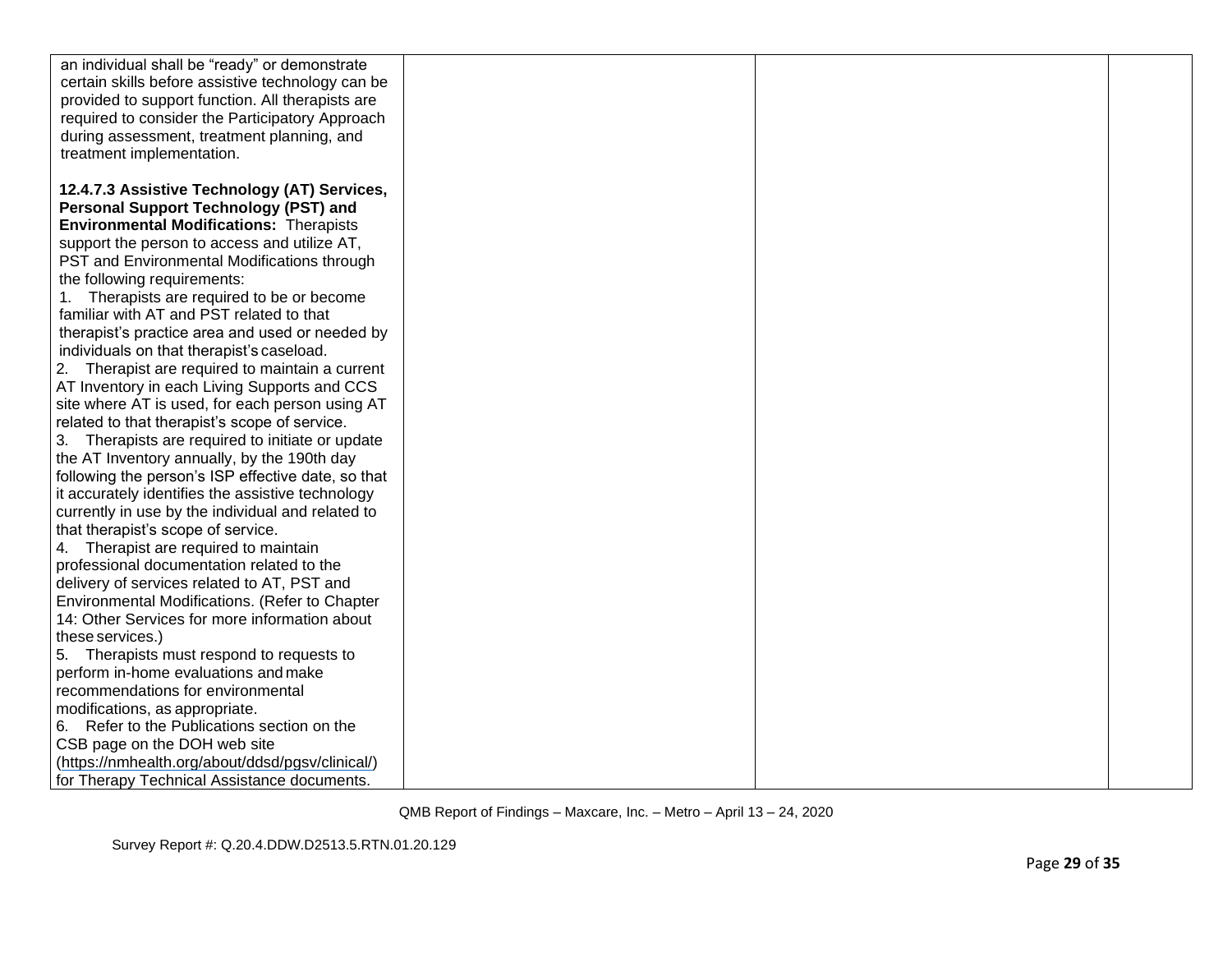| <b>Chapter 11: Community Inclusion</b><br>11.6.2 General Service Requirements for CCS<br>Individual, Small Group and Group: CCS<br>shall be provided based on the interests of the<br>person and Desired Outcomes listed in the ISP.<br>Requirements include:<br>1. Conducting community-based situational<br>assessments, discovery activities or other<br>person-centered assessments. The<br>assessment will be used to guide the IDT's<br>planning for overcoming barriers to<br>employment and integrating clinical<br>information, assistive technology and therapy<br>supports as necessary for the person to be<br>successful in employment. |  |  |
|------------------------------------------------------------------------------------------------------------------------------------------------------------------------------------------------------------------------------------------------------------------------------------------------------------------------------------------------------------------------------------------------------------------------------------------------------------------------------------------------------------------------------------------------------------------------------------------------------------------------------------------------------|--|--|
| 11.7.2.2 Job Development: Job development<br>services through the DD Waiver can only be<br>accessed when services are not otherwise<br>available to the beneficiary under either special<br>education and related services as defined in<br>section 602(16) and (17) of the Education of the<br>Handicapped Act (20 U.S.C. 1401(16) and (17)<br>or vocational rehabilitation services available to<br>the individual through a program funded under<br>section 110 of the Rehabilitation Act of 1973 (29<br>U.S.C. 730).<br>9. Facilitating/developing job accommodations<br>and use of assistive technology such as<br>communication devices.       |  |  |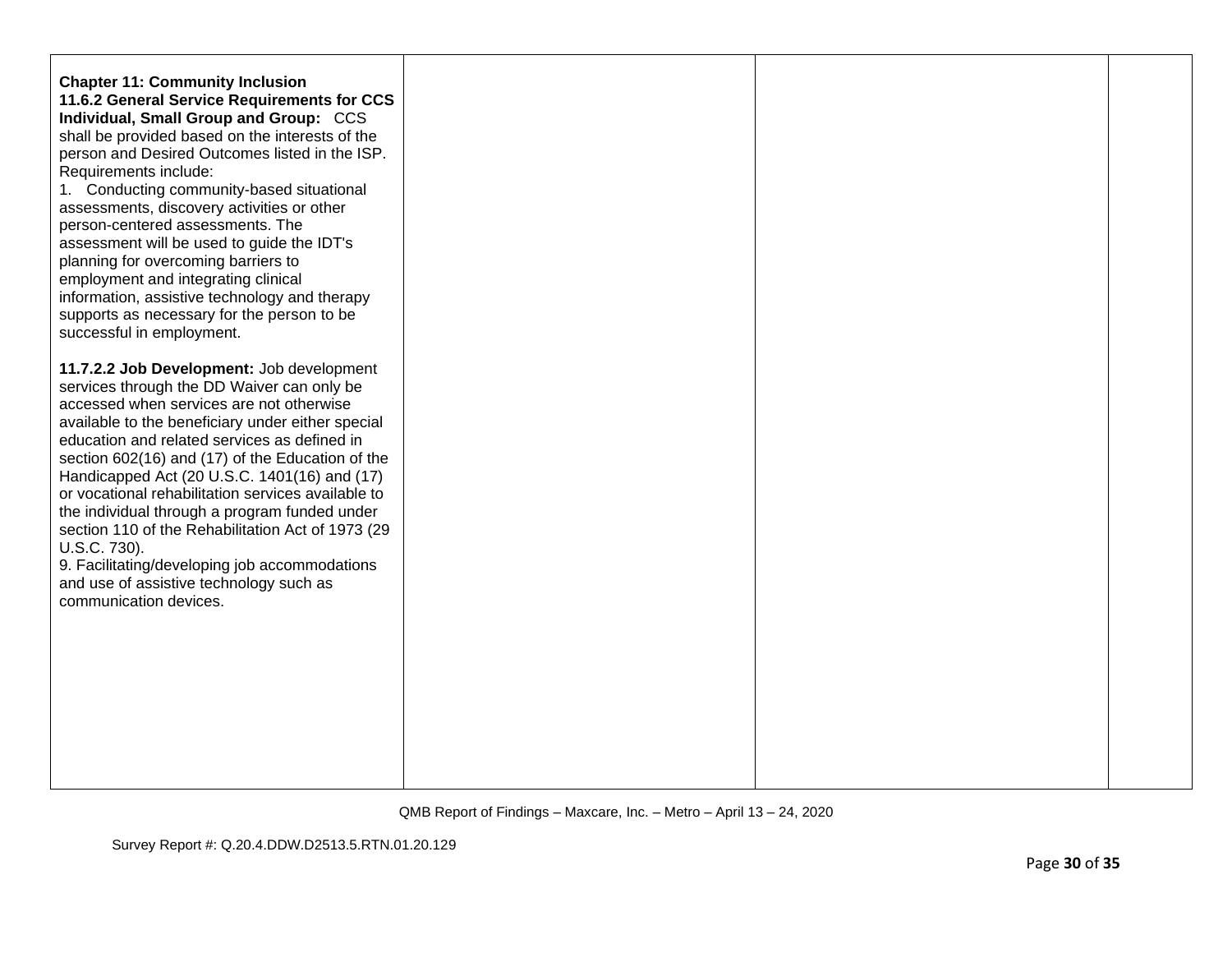| <b>Standard of Care</b>                                                                                                                                                                                                                                                                                                                                                                                                                                                                                                                                                                                                                                                                                                                                                                                                                                                                                                                                                                                                                                                                                                                                                                                                                                                                                                                                                                                                                                                                                                                     | <b>Deficiencies</b>                                                                                                                                                                                                                                                                                                                                                                                                                                                                                                                                                                                                                                                                                                                                                                                                                                                                                                   | Agency Plan of Correction, On-going QA/QI<br>and Responsible Party                                                                                                                                                                                                                                                                                                                                                                                                                                                                                                                                                 | Date<br><b>Due</b> |  |
|---------------------------------------------------------------------------------------------------------------------------------------------------------------------------------------------------------------------------------------------------------------------------------------------------------------------------------------------------------------------------------------------------------------------------------------------------------------------------------------------------------------------------------------------------------------------------------------------------------------------------------------------------------------------------------------------------------------------------------------------------------------------------------------------------------------------------------------------------------------------------------------------------------------------------------------------------------------------------------------------------------------------------------------------------------------------------------------------------------------------------------------------------------------------------------------------------------------------------------------------------------------------------------------------------------------------------------------------------------------------------------------------------------------------------------------------------------------------------------------------------------------------------------------------|-----------------------------------------------------------------------------------------------------------------------------------------------------------------------------------------------------------------------------------------------------------------------------------------------------------------------------------------------------------------------------------------------------------------------------------------------------------------------------------------------------------------------------------------------------------------------------------------------------------------------------------------------------------------------------------------------------------------------------------------------------------------------------------------------------------------------------------------------------------------------------------------------------------------------|--------------------------------------------------------------------------------------------------------------------------------------------------------------------------------------------------------------------------------------------------------------------------------------------------------------------------------------------------------------------------------------------------------------------------------------------------------------------------------------------------------------------------------------------------------------------------------------------------------------------|--------------------|--|
| reimbursement methodology specified in the approved waiver.                                                                                                                                                                                                                                                                                                                                                                                                                                                                                                                                                                                                                                                                                                                                                                                                                                                                                                                                                                                                                                                                                                                                                                                                                                                                                                                                                                                                                                                                                 | Service Domain: Medicaid Billing/Reimbursement - State financial oversight exists to assure that claims are coded and paid for in accordance with the                                                                                                                                                                                                                                                                                                                                                                                                                                                                                                                                                                                                                                                                                                                                                                 |                                                                                                                                                                                                                                                                                                                                                                                                                                                                                                                                                                                                                    |                    |  |
| Tag # LS26 Supported Living<br><b>Reimbursement</b>                                                                                                                                                                                                                                                                                                                                                                                                                                                                                                                                                                                                                                                                                                                                                                                                                                                                                                                                                                                                                                                                                                                                                                                                                                                                                                                                                                                                                                                                                         | <b>Standard Level Deficiency</b>                                                                                                                                                                                                                                                                                                                                                                                                                                                                                                                                                                                                                                                                                                                                                                                                                                                                                      |                                                                                                                                                                                                                                                                                                                                                                                                                                                                                                                                                                                                                    |                    |  |
| Developmental Disabilities (DD) Waiver Service<br>Standards 2/26/2018; Re-Issue: 12/28/2018; Eff<br>1/1/2019<br><b>Chapter 21: Billing Requirements: 21.4</b><br><b>Recording Keeping and Documentation</b><br><b>Requirements: DD Waiver Provider Agencies</b><br>must maintain all records necessary to<br>demonstrate proper provision of services for<br>Medicaid billing. At a minimum, Provider<br>Agencies must adhere to the following:<br>The level and type of service<br>1.<br>provided must be supported in the<br>ISP and have an approved budget<br>prior to service delivery and billing.<br>2.<br>Comprehensive documentation of direct<br>service delivery must include, at a minimum:<br>the agency name;<br>а.<br>the name of the recipient of the service;<br>b.<br>the location of theservice;<br>C.<br>the date of the service;<br>d.<br>the type of service;<br>е.<br>the start and end times of theservice;<br>f.<br>the signature and title of each staff<br>g.<br>member who documents their time; and<br>h. the nature of services.<br>3. A Provider Agency that receives payment<br>for treatment, services, or goods must retain all<br>medical and business records for a period of at<br>least six years from the last payment date, until<br>ongoing audits are settled, or until involvement<br>of the state Attorney General is completed<br>regarding settlement of any claim, whichever is<br>longer.<br>4. A Provider Agency that receives payment for<br>treatment, services or goods must retain all | Based on record review, the Agency did not<br>provide written or electronic documentation as<br>evidence for each unit billed for Supported<br>Living Services for 1 of 6 individuals.<br>Individual #3<br>February 2020<br>• The Agency billed 1 unit of Supported Living<br>(T2016 HB U7) on 2/1/2020. Documentation<br>received accounted for .5 units. As indicated<br>by DDW Standards at least 12 hours in a 24-<br>Hour period must be provided to bill a<br>complete unit. Documentation accounted for<br>9 hours, which is less that the required<br>amount.<br>• The Agency billed 1 unit of Supported Living<br>(T2016 HB U7) on 2/28/2020.<br>Documentation received accounted for .5<br>units. As indicated by DDW Standards at<br>least 12 hours in a 24-Hour period must be<br>provided to bill a complete unit.<br>Documentation accounted for 11.5 hours,<br>which is less that the required amount. | Provider:<br>State your Plan of Correction for the<br>deficiencies cited in this tag here (How is the<br>deficiency going to be corrected? This can be<br>specific to each deficiency cited or if possible, an<br>overall correction?): $\rightarrow$<br><b>Provider:</b><br><b>Enter your ongoing Quality</b><br><b>Assurance/Quality Improvement processes</b><br>as it related to this tag number here (What is<br>going to be done? How many individuals is this<br>going to affect? How often will this be completed?<br>Who is responsible? What steps will be taken if<br>issues are found?): $\rightarrow$ |                    |  |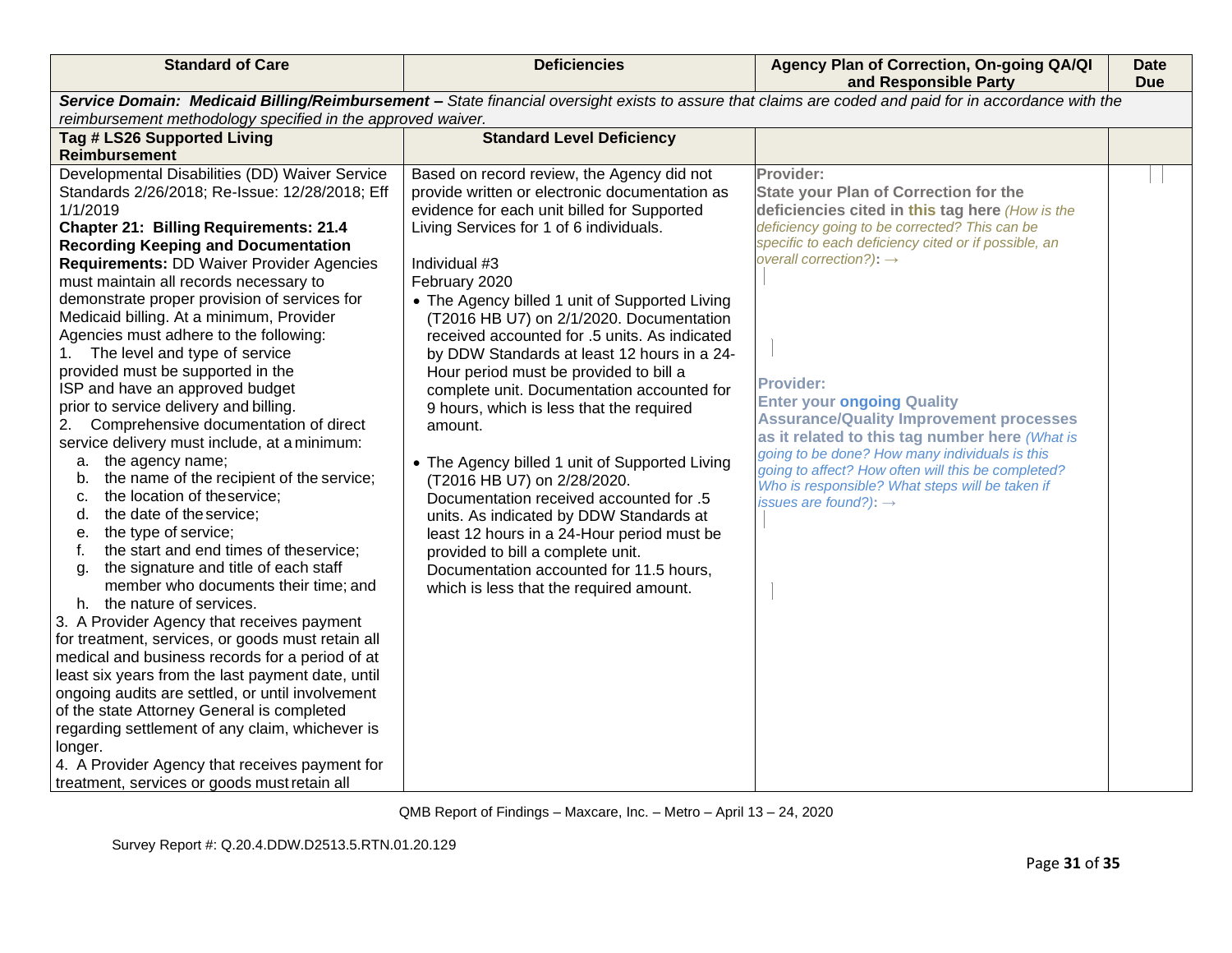| medical and business records relating to any of     |  |  |
|-----------------------------------------------------|--|--|
| the following for a period of at least six years    |  |  |
| from the payment date:                              |  |  |
| a. treatment or care of any eligible recipient;     |  |  |
| services or goods provided to any eligible<br>b.    |  |  |
| recipient;                                          |  |  |
| c. amounts paid by MAD on behalf of any             |  |  |
| eligible recipient; and                             |  |  |
| d. any records required by MAD for the              |  |  |
| administration of Medicaid.                         |  |  |
|                                                     |  |  |
| 21.9 Billable Units: The unit of billing depends    |  |  |
| on the service type. The unit may be a 15-          |  |  |
| minute interval, a daily unit, a monthly unit or a  |  |  |
| dollar amount. The unit of billing is identified in |  |  |
| the current DD Waiver Rate Table. Provider          |  |  |
| Agencies must correctly report service units.       |  |  |
|                                                     |  |  |
| 21.9.1 Requirements for Daily Units: For            |  |  |
| services billed in daily units, Provider Agencies   |  |  |
| must adhere to the following:                       |  |  |
| 1. A day is considered 24 hours from midnight       |  |  |
| to midnight.                                        |  |  |
| 2. If 12 or fewer hours of service are              |  |  |
| provided, then one-half unit shall be billed. A     |  |  |
| whole unit can be billed if more than 12            |  |  |
| hours of service is provided during a 24-hour       |  |  |
| period.                                             |  |  |
| 3. The maximum allowable billable units             |  |  |
| cannot exceed 340 calendar days per ISP             |  |  |
| year or 170 calendar days per six months.           |  |  |
| 4. When a person transitions from one               |  |  |
| Provider Agency to another during the ISP           |  |  |
| year, a standard formula to calculate the units     |  |  |
| billed by each Provider Agency must be              |  |  |
| applied as follows:                                 |  |  |
| a. The discharging Provider Agency bills            |  |  |
| the number of calendar days that                    |  |  |
| services were provided multiplied by                |  |  |
| $.93(93%)$ .                                        |  |  |
| b. The receiving Provider Agency bills the          |  |  |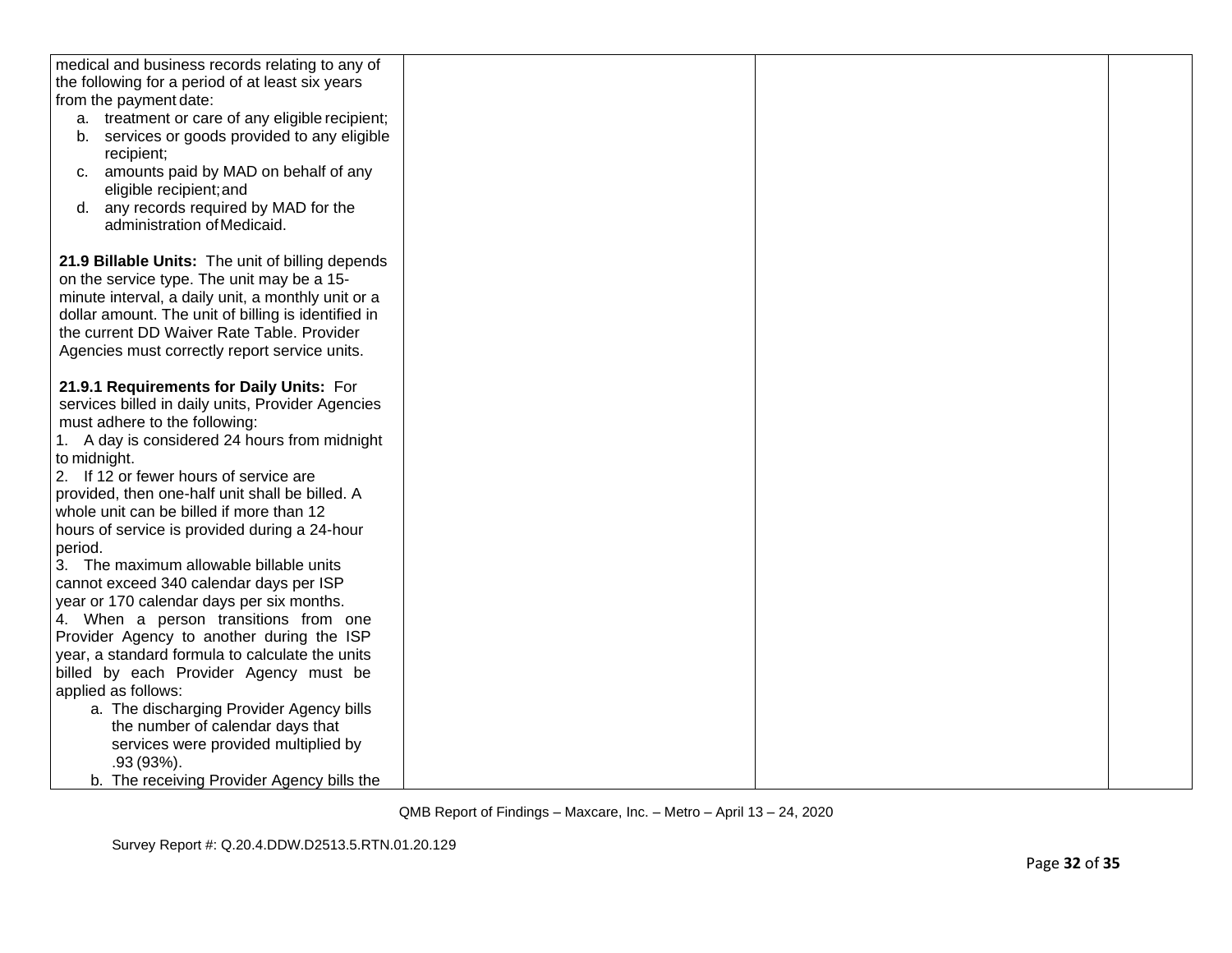| remaining days up to 340 for the ISP<br>year.     |  |  |
|---------------------------------------------------|--|--|
|                                                   |  |  |
| 21.9.2 Requirements for Monthly Units: For        |  |  |
| services billed in monthly units, a Provider      |  |  |
| Agency must adhere to the following:              |  |  |
| 1. A month is considered a period of 30           |  |  |
| calendar days.                                    |  |  |
| 2. At least one hour of face-to-face              |  |  |
| billable services shall be provided during a      |  |  |
| calendar month where any portion of a             |  |  |
| monthly unit is billed.                           |  |  |
| 3. Monthly units can be prorated by a half unit.  |  |  |
| 4. Agency transfers not occurring at the          |  |  |
| beginning of the 30-day interval are required to  |  |  |
| be coordinated in the middle of the 30-day        |  |  |
| interval so that the discharging and receiving    |  |  |
| agency receive a half unit.                       |  |  |
| 21.9.3 Requirements for 15-minute and hourly      |  |  |
| units: For services billed in 15-minute or hourly |  |  |
| intervals, Provider Agencies must adhere to the   |  |  |
| following:                                        |  |  |
| 1. When time spent providing the service is       |  |  |
| not exactly 15 minutes or one hour, Provider      |  |  |
| Agencies are responsible for reporting time       |  |  |
| correctly following NMAC 8.302.2.                 |  |  |
| 2. Services that last in their entirety less than |  |  |
| eight minutes cannot be billed.                   |  |  |
|                                                   |  |  |
|                                                   |  |  |
|                                                   |  |  |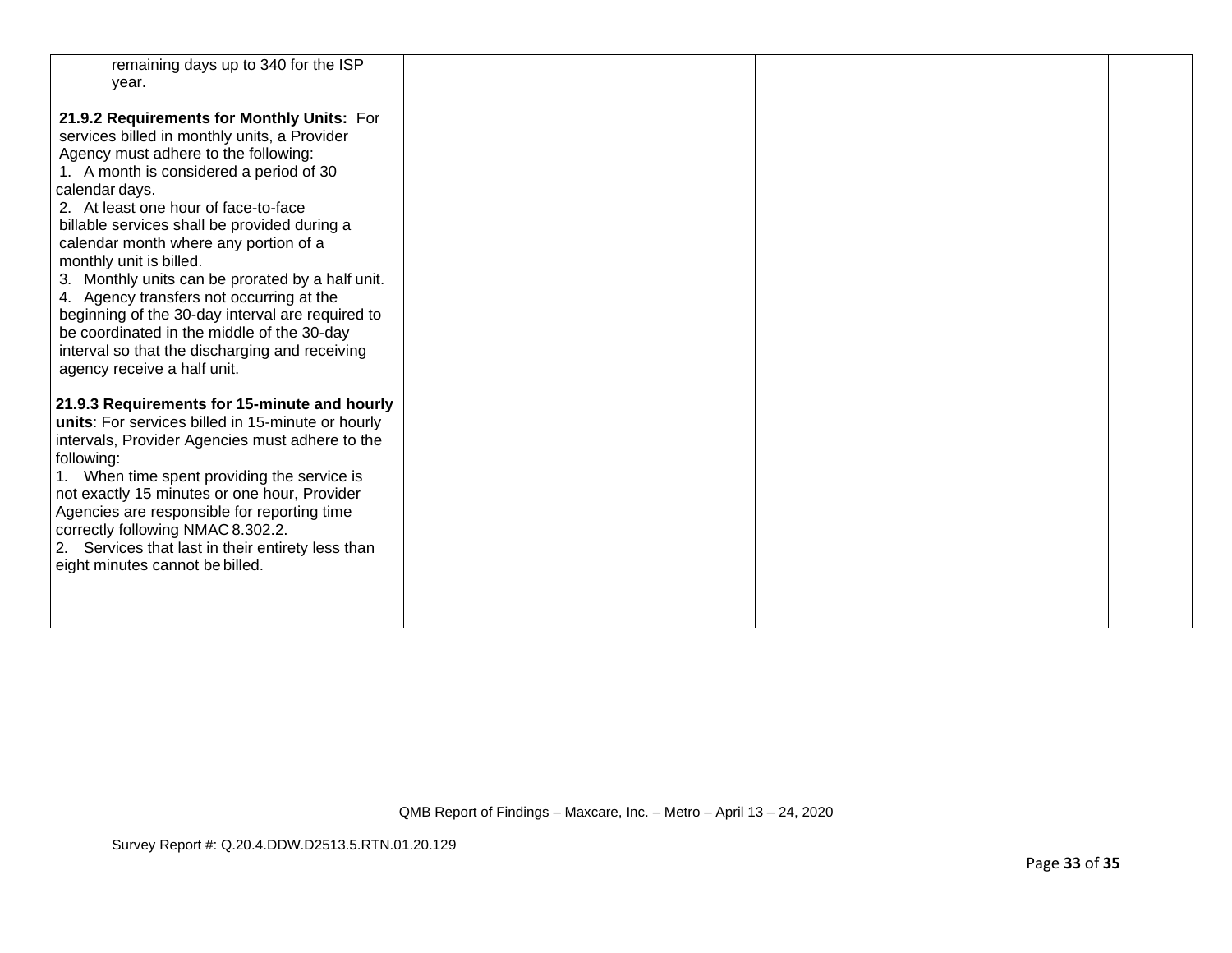MICHELLE LUJAN GRISHAM **GOVERNOR** 



KATHYLEEN M. KUNKEL **CABINET SECRETARY** 

Date: July 13, 2020

| To:<br>Provider:<br>Address:<br>State/Zip: | Anita Ahrens, Administrative Director<br>Maxcare, Inc.<br>1114 Pennsylvania Street NE<br>Albuquerque, NM 87110 |
|--------------------------------------------|----------------------------------------------------------------------------------------------------------------|
| E-mail Address:                            | anita@maxcarenm.com                                                                                            |
| CC:<br>Address:<br>State/Zip:              | Sara Buergi, Executive Director<br>1114 Pennsylvania Street NE<br>Albuquerque, NM 87110                        |
| E-Mail Address:                            | sara@maxcarenm.com                                                                                             |
| Region:<br>Survey Date:                    | Metro<br>April 13 - 24, 2020                                                                                   |
| Program Surveyed:                          | Developmental Disabilities Waiver                                                                              |
| Service Surveyed:                          | <b>2018:</b> Supported Living, Customized Community Supports,                                                  |
| Survey Type:                               | Routine                                                                                                        |

Dear Ms. Ahrens:

The Division of Health Improvement/Quality Management Bureau has received, reviewed and approved the supporting documents you submitted for your Plan of Correction. The documents you provided verified that all previously cited survey Deficiencies have been corrected.

# **The Plan of Correction process is now complete.**

# **Furthermore, your agency is now determined to be in Compliance with all Conditions of Participation.**

To maintain ongoing compliance with standards and regulations, continue to use the Quality Assurance (self-auditing) processes you described in your Plan of Correction.

Consistent use of these Quality Assurance processes will enable you to identify and promptly respond to problems, enhance your service delivery, and result in fewer deficiencies cited in future QMB surveys.

Thank you for your cooperation with the Plan of Correction process, for striving to come into compliance with standards and regulations, and for helping to provide the health, safety and personal growth of the people you serve.